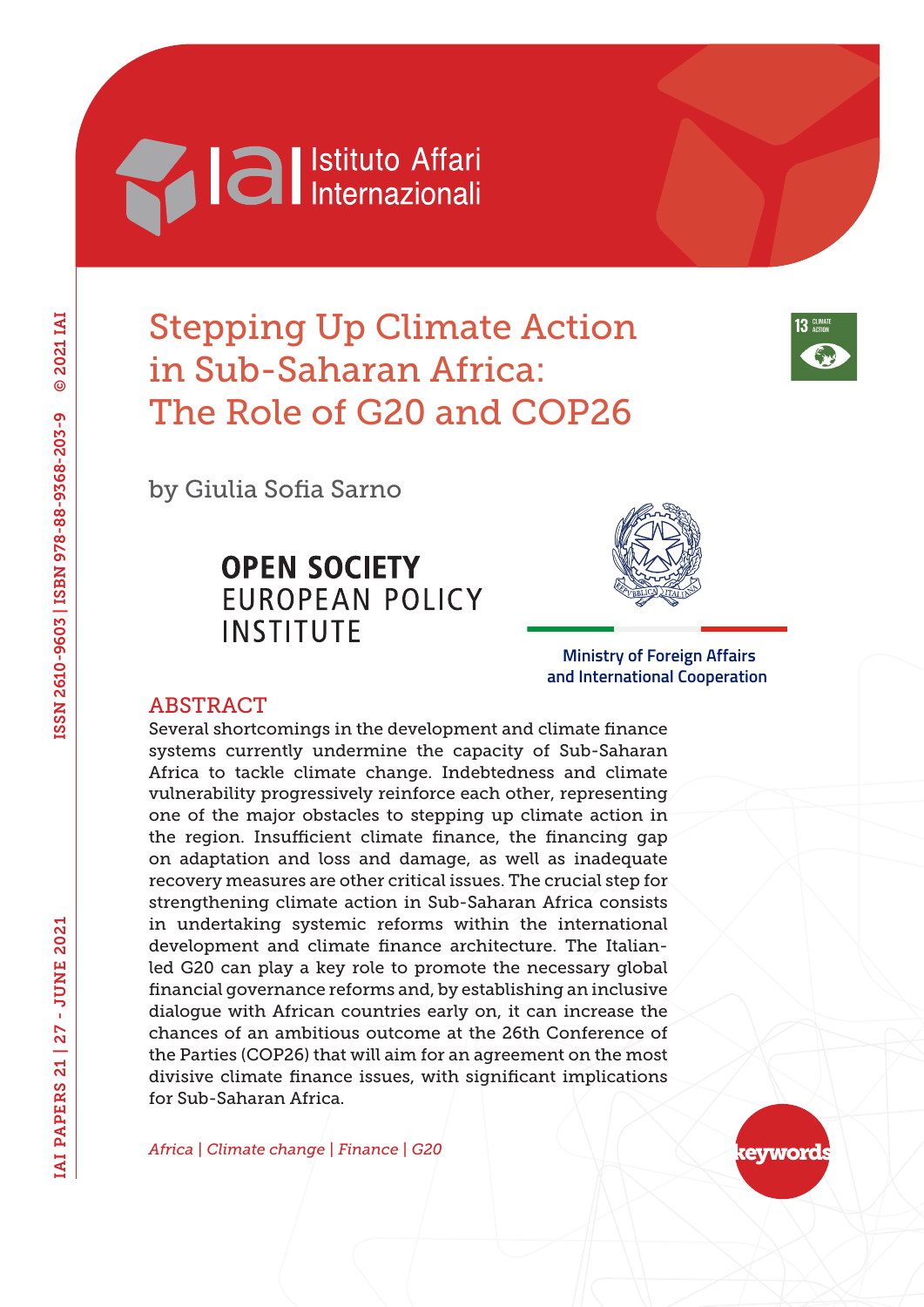# Stepping Up Climate Action in Sub-Saharan Africa: The Role of G20 and COP26

by Giulia Sofia Sarno\*

# Introduction

The post-pandemic recovery packages have mobilised unprecedented resources, amounting to almost 15 trillion US dollars in announced fiscal spending.<sup>1</sup> The management of this windfall and the principles upon which the world builds back after covid-19 will likely determine whether climate targets and development goals will be met. The international community widely agrees on the importance of undertaking a global green recovery to rebuild prosperity in a way that combats climate change and ensures a sustainable future. To succeed in designing a global green recovery, cooperation between countries in the global North and the global South is essential.

In particular, Sub-Saharan Africa should play a central role as it is suffering some of the most severe economic and social consequences of the pandemic and, at the same time, it is characterised by a high and increasing vulnerability to climate change. Prolonged droughts, flooding, extreme weather, rising temperatures and sea levels, and other consequences of climate change represent a major threat for Sub-Saharan African countries. Thus, multilateral efforts should prioritise increasing adaptive capacity and building resilience in the region.

At the same time, Sub-Saharan Africa is increasingly embracing clean energy as an enabler to meet pressing development challenges, such as reaching universal electricity access, while respecting climate commitments. The international

<sup>1</sup> Brian J. O'Callaghan and Em Murdoc, *Are We Building Back Better? Evidence from 2020 and Pathways for Inclusive Green Recovery Spending*, Geneva, United Nations Environment Programme (UNEP), March 2021,<https://www.unep.org/node/29020>.

<sup>\*</sup> Giulia Sofia Sarno is Junior Researcher in the Energy, Climate and Resources Programme at the Istituto Affari Internazionali (IAI).

<sup>.</sup> This paper was prepared in the framework of the project "Towards the COP26: a 'green recovery' for a sustainable and prosperous world" and with the support of the Italian Ministry of Foreign Affairs and International Cooperation, the Compagnia di San Paolo Foundation and the Open Society European Policy Institute (OSEPI). Views expressed are of the author alone.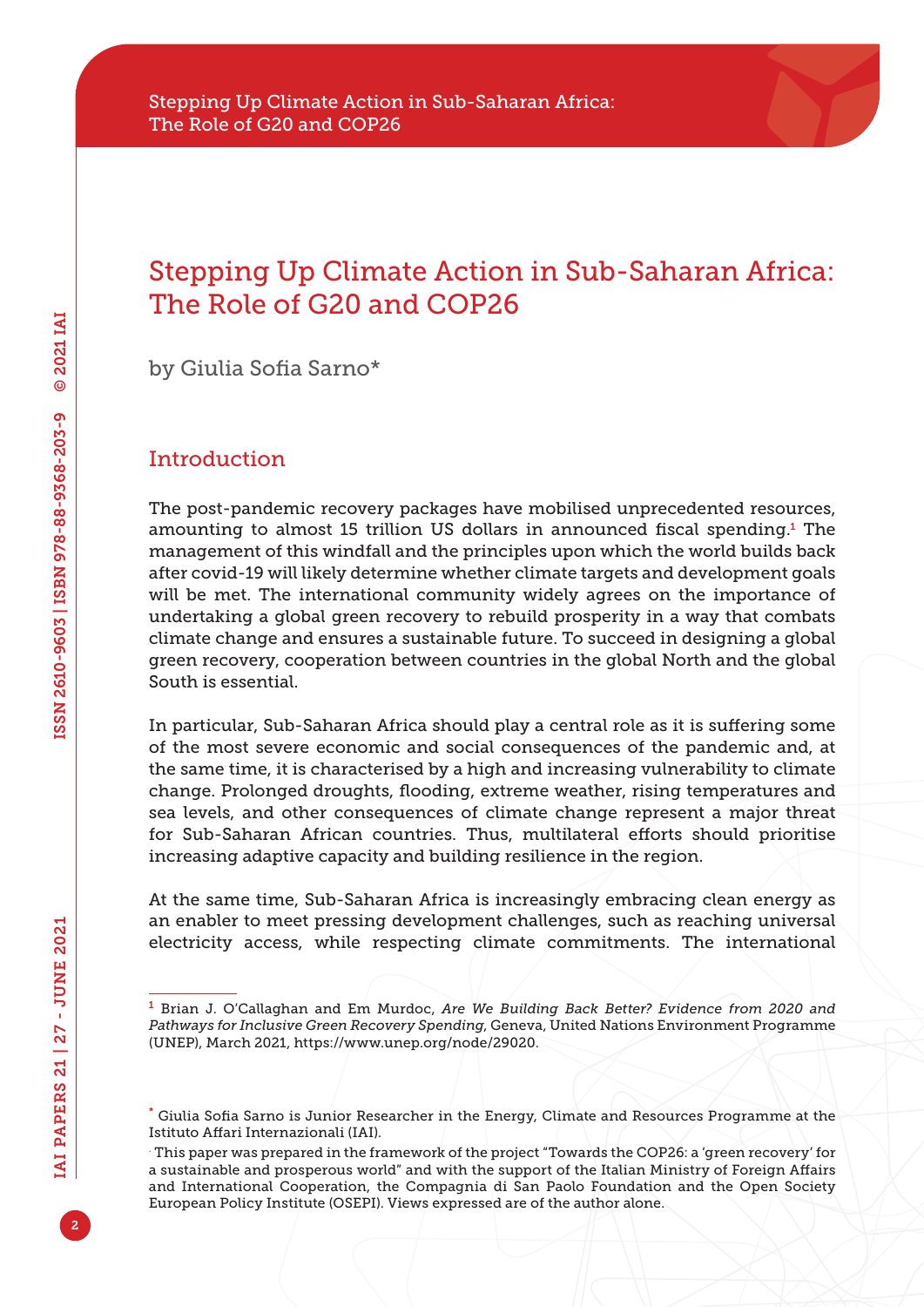community should support and scale up transition to green energy in the region, providing the means and creating the necessary conditions to ensure that it can seize the opportunity for a low-carbon future.

In the critical year for the definition of a global post-pandemic future, failing to engage with Africa in a transparent discussion among equals to address the continent's special needs and identify shared and adequate solutions would lead to severe consequences both at the regional level and globally. In particular, strengthening climate action in Sub-Saharan Africa should be recognized as a key priority to ensure the achievement of Sustainable Development Goals (SDGs) and climate goals, and to avoid a lost decade of development and the devastating impact of an above 1.5 degrees Celsius scenario.

The crucial step for ramping up climate action in Sub-Saharan Africa consists in tackling the shortcomings of the current financing system. Insufficient climate finance, the lack of balance between mitigation and adaptation financing, and inadequate instruments to address debt crises and pursue a green recovery are some of the major obstacles.

This study will analyse a selection of recovery measures and climate finance mechanisms, focusing on those relevant for the G20 and COP26, with the aim of evaluating their impact on climate action in Sub-Saharan Africa. Central focus will be dedicated to the interplay between sovereign debt and climate crises in the region, while the second part of the analysis will address climate resilience and the financing gap on climate adaptation and loss and damage.

The G20 and COP26 are two key venues where the shortcomings in the global financial system can be redressed. This year there are clear interlinkages between the two fora, providing the opportunity to connect the dots between the postpandemic recovery and climate action in Sub-Saharan Africa. The G20 can also be a key enabler of success for COP26 negotiations by establishing early on inclusive and participatory processes with actors in the global South, namely Africa, which will facilitate reaching political consensus on thorny climate finance issues high on the COP26 agenda. Finally, the particular alignment of the Italian G20 Presidency, UK G7 Presidency and Italian-UK joint COP26 Presidency is a strong opportunity to ensure continuity and to focus the debates of the different fora on a clear set of priorities, with significant positive effects in particular on climate issues.<sup>2</sup>

<sup>&</sup>lt;sup>2</sup> Building upon the interlinkages between the Italian G20 Presidency and COP26 co-Presidency and capturing their relevance for climate action in Africa, the Italian Ministry of Foreign Affairs is organising a ministerial event called "Incontri con l'Africa" to be held on 7–8 October 2021 and entirely dedicated to climate, energy, environment and development cooperation in Africa.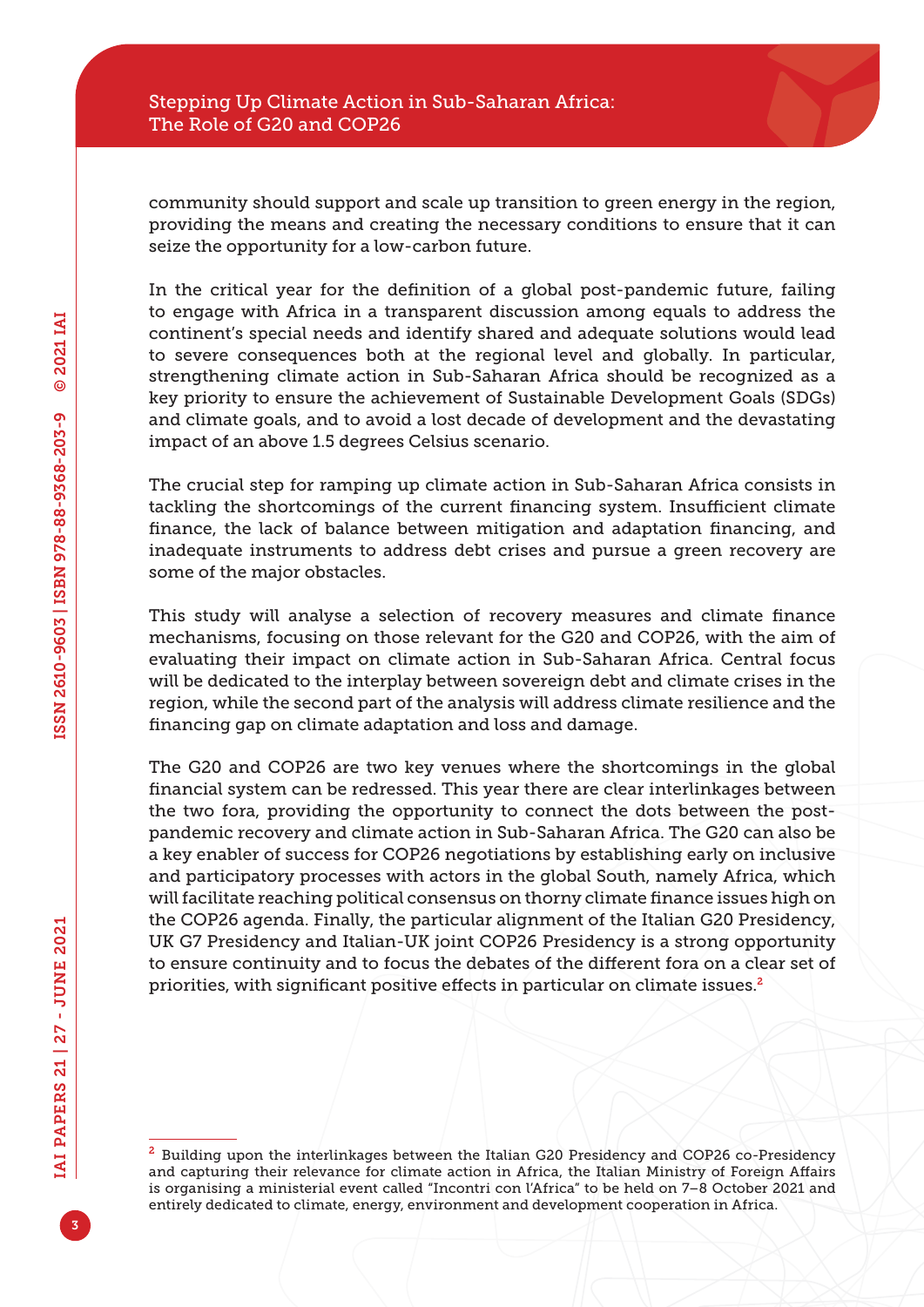## 1. The starting point: A failed promise

The United Nations Framework Convention on Climate Change (UNFCCC) and the Paris Agreement recognise that countries across the world do not have the same capacity to carry out action to mitigate and adapt to climate change, and that developed countries should take the lead in providing financial resources to those less endowed and more vulnerable. During COP16 in 2010, industrialised countries acted on this principle and committed to disburse 100 billion US dollars annually by 2020 as climate finance to address the needs of developing countries. A recent UN report defines this commitment as "the bedrock of the entire international climate finance system" and argues that it represents an important symbol of trust. $3$ 

According to a November 2020 report by the Organisation for Economic Cooperation and Development (OECD), the latest reported total climate finance provided by rich nations to developing countries reached 78.9 billion US dollars annually, still below the 100 billion goal.4 In addition, due to the fact that most loans are counted at their full-face value rather than at their grant equivalent and due to inaccuracies in calculating the climate component of projects, Oxfam estimates that public climate finance flows could be significantly lower than the 62.2 billion US dollars reported by the OECD, amounting to only 19–22.5 billion over the same period.<sup>5</sup>

The need to deliver on previous commitments and mobilise further financing for climate action in the global South should be a priority topic at the G20, aiming also at restoring trust and predictability in future finance flows. Moreover, starting this discussion within the international community ahead of COP26 would be strategic as the summit in Glasgow is expected to define a new more ambitious target for climate finance provided by industrialised countries.

In addition to the idea that countries endowed with greater wealth and capacity should take the lead in the fight against climate change, it must be considered that rich developed nations have disproportionately contributed to greenhouse gas emissions, especially when compared to Sub-Saharan Africa. This should be widely understood as the underlying principle of climate finance and the G20 should work

<sup>3</sup> Independent Expert Group on Climate Finance, *Delivering on the \$100 Billion Climate Finance Commitment and Transforming Climate Finance*, December 2020, p. 8, [http://bit.ly/](http://bit.ly/ClimateFinanceReport) [ClimateFinanceReport](http://bit.ly/ClimateFinanceReport).

<sup>4</sup> Organisation for Economic Cooperation and Development (OECD), *Climate Finance Provided and Mobilised by Developed Countries in 2013-18*, Paris, OECD Publishing, November 2020, [https://doi.](https://doi.org/10.1787/f0773d55-en) [org/10.1787/f0773d55-en](https://doi.org/10.1787/f0773d55-en).

<sup>5</sup> Total climate finance mobilised by developed countries amounts to 78.9 billion US dollars, of which 62.2 billion represents public climate finance, 14.6 billion is private climate finance and 2.1 billion is climate-related officially supported export credits. Ibid., p. 6. See also Iolanda Fresnillo, "A Tale of Two Emergencies. The Interplay of Sovereign Debt and Climate Crises in the Global South", in *Eurodad Briefing Papers*, December 2020, [https://www.eurodad.org/a\\_tale\\_of\\_two\\_emergencies\\_](https://www.eurodad.org/a_tale_of_two_emergencies_the_interplay_of_sovereign_debt_and_climate_crises_in_the_global_south) [the\\_interplay\\_of\\_sovereign\\_debt\\_and\\_climate\\_crises\\_in\\_the\\_global\\_south.](https://www.eurodad.org/a_tale_of_two_emergencies_the_interplay_of_sovereign_debt_and_climate_crises_in_the_global_south)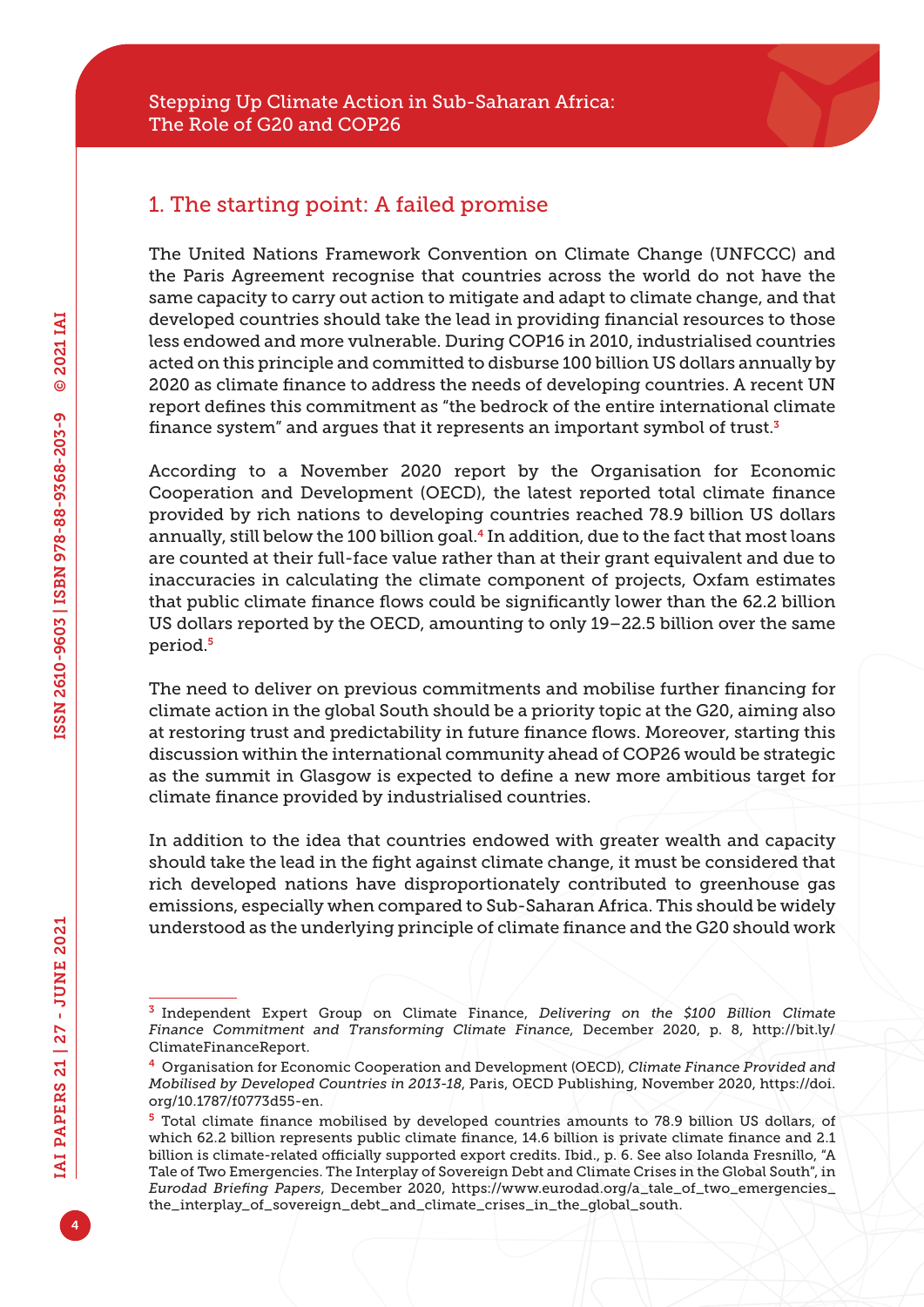to consolidate this idea within creditor nations and beyond. In this perspective, climate finance, as well as debt relief, provided to developing countries should not be considered as charity or aid but as a just compensation for the wealthier nation's historical responsibility for climate change.

# 2. The relationship between the debt crisis, recovery measures and climate action

The Sub-Saharan African region is characterised both by high vulnerability to climate change and by rising debt levels. Public debt in the region has increased as a result of the pandemic, rising from 50.5 per cent of GDP in 2019 to 57.8 per cent in 2021. $6$  In the African context, the debt burden is heavier than it appears due to a low tax base in most countries, thus a more eloquent figure is the debt service to revenue ratio.<sup>7</sup> This ratio in Sub-Saharan Africa increased from 22 per cent in precovid-19 projections to 32 per cent in late 2020 projections, and for oil-exporting countries it increased from 30 per cent to 76 per cent. $8$  Moreover, it is significant to look at debt service payment compared to other key areas of government spending. In 2019, in the majority of Sub-Saharan African countries government external debt service was higher than health spending; for instance in Angola debt service as a percentage of GDP was 42.6 per cent and health spending 6.4 per cent.<sup>9</sup> To date, debt levels in Sub-Saharan Africa are largely considered unsustainable. According to the latest International Monetary Fund (IMF) Regional Economic Outlook, eleven Sub-Saharan African countries are currently facing high risk of debt distress and six are in debt distress.<sup>10</sup>

As a recent study from Eurodad has shown, $11$  sovereign debt and the climate crisis have a feedback effect in the global South. On the one hand, climate vulnerability has a negative impact on debt sustainability as the physical and economic damages caused by climate change make it more difficult to repay existing debt, while further borrowing becomes necessary to finance reconstruction and recovery. Moreover, the cost of borrowing is higher in climate-vulnerable countries due to their increased risk of climate-related events. For instance, the research reports data showing that in the Vulnerable Twenty (V20) group of climate-vulnerable countries public interest rates are higher due to climate vulnerability, which

<sup>6</sup> International Monetary Fund (IMF) Datamapper: *Government Debt (% of GDP)*, [https://www.imf.](https://www.imf.org/external/datamapper/GGXWDG_GDP@AFRREO/SSA/OEXP/OIMP) [org/external/datamapper/GGXWDG\\_GDP@AFRREO/SSA/OEXP/OIMP.](https://www.imf.org/external/datamapper/GGXWDG_GDP@AFRREO/SSA/OEXP/OIMP)

 $7$  Debt service payments as a percentage of government revenues.

<sup>8</sup> IMF, *Regional Economic Outlook: Sub-Saharan Africa, October 2020. A Difficult Road to Recovery*, [https://www.imf.org/en/Publications/REO/SSA/Issues/2020/10/22/regional-economic-outlook](https://www.imf.org/en/Publications/REO/SSA/Issues/2020/10/22/regional-economic-outlook-sub-saharan-africa)[sub-saharan-africa](https://www.imf.org/en/Publications/REO/SSA/Issues/2020/10/22/regional-economic-outlook-sub-saharan-africa).

<sup>9</sup> Jubilee Debt Campaign, *Sixty-four Countries Spend More on Debt Payments Than Health*, 12 April 2020, [https://jubileedebt.org.uk/?p=8127.](https://jubileedebt.org.uk/?p=8127)

<sup>10</sup> IMF, *Regional Economic Outlook: Sub-Saharan Africa*, October 2020, cit.

<sup>11</sup> Iolanda Fresnillo, "A Tale of Two Emergencies", cit.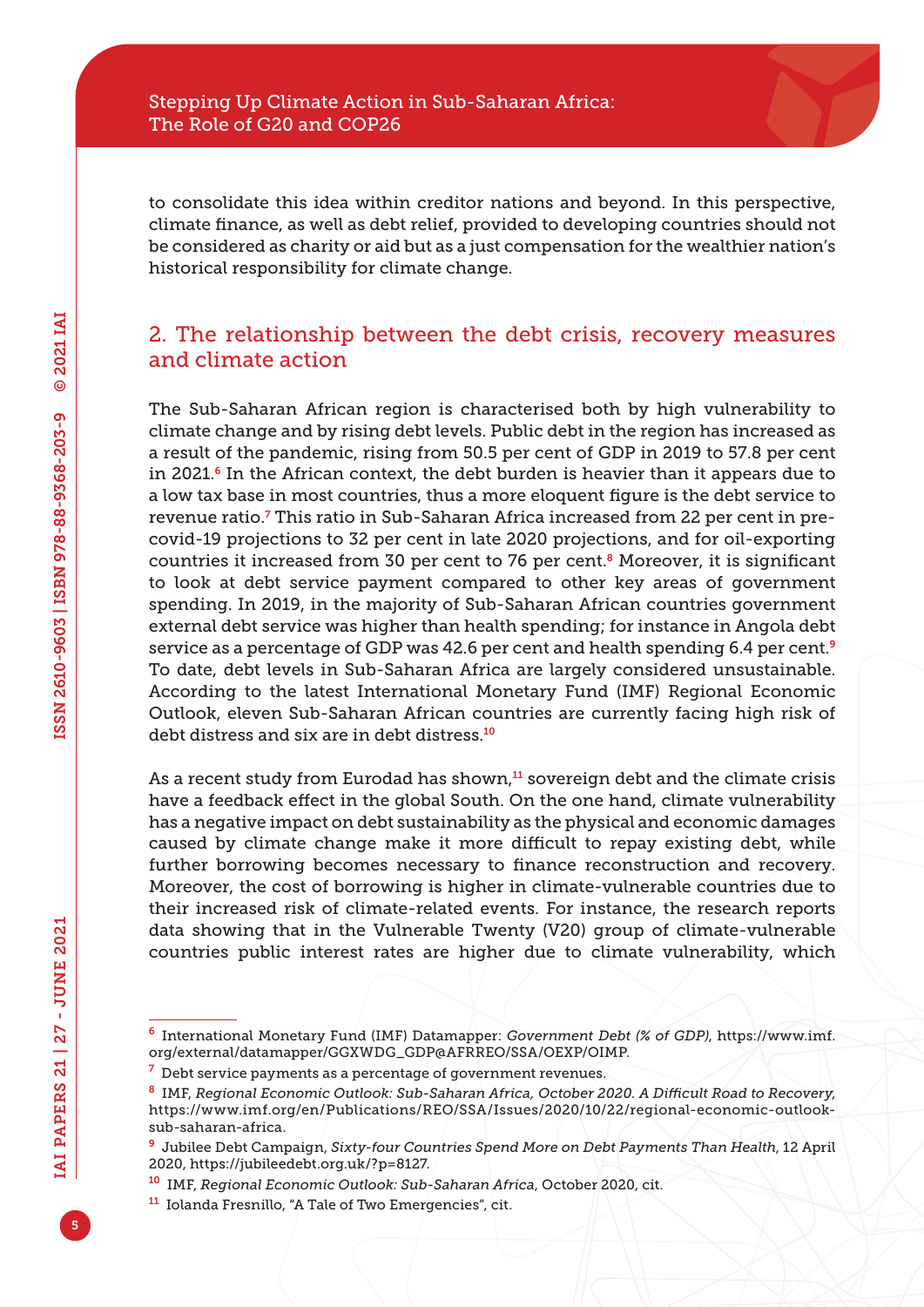resulted in above 40 billion US dollars in additional interest payments over the last ten years considering just government debt. On the other hand, as growing resources are devoted to debt repayment, the fiscal space to invest in climate mitigation and adaptation is reduced, increasing vulnerability to climate change. Furthermore, it is worth mentioning that countries facing unsustainable debt levels are likely to turn towards their natural resources to quickly increase exports and foreign currency revenues to repay debts (e.g., exploitation of forests and mineral resources), leading in many cases to environmental degradation and increased vulnerability to climate change<sup>12</sup>

Due to this feedback effect, Sub-Saharan African countries are trapped in a vicious circle where indebtedness and climate vulnerabilities progressively reinforce each other. Breaking this circle is a priority to effectively support mitigation and adaptation action in Sub-Saharan Africa. More broadly, tackling the direct relationship between high debt levels and reduced capacity for climate action is a key element in the systemic change needed to step up climate action in the global South.

#### *2.1 Debt creating climate finance*

According to the latest OECD report, loans accounted for 74.4 per cent of total climate finance and 88 per cent of multilateral climate finance in 2018, while grants only accounted for 19.7 per cent of total climate finance. Overall, in the period 2013–2018, loans increased from 52.2 per cent to 74.4 per cent and grants decreased from 27.1 per cent to 19.7 per cent.<sup>13</sup> Data from Oxfam International also show that debt-creating instruments accounted for nearly 60 per cent of the climate finance received by least developed countries in 2017–2018.14 Moreover, the OECD report also highlights that 76 per cent of multilateral loans dedicated to climate finance were non-concessional.<sup>15</sup>

Data clearly indicate a solid and increasing trend where climate finance to developing countries is provided through non-concessional and debt-creating instruments, with detrimental effects on debt sustainability. Therefore, the climate finance system currently contributes to the perpetuation of the debt–climate change vicious circle, that ultimately increases vulnerability to climate change in the global South.

<sup>12</sup> Ibid.

<sup>13</sup> OECD, *Climate Finance Provided and Mobilised by Developed Countries in 2013-18*, cit.

<sup>14</sup> Tracy Carty, Jan Kowalzig and Bertram Zagema, *Climate Finance Shadow Report 2020*, Oxford, Oxfam International, October 2020, [http://hdl.handle.net/10546/621066.](http://hdl.handle.net/10546/621066)

<sup>&</sup>lt;sup>15</sup> In this case non-concessional multilateral loans still present favourable terms and conditions compared to the capital market and/or are provided for activities in which the private sector may be reluctant to participate. However, they differ from concessional loans where substantially more generous conditions are provided and that usually have long grace periods.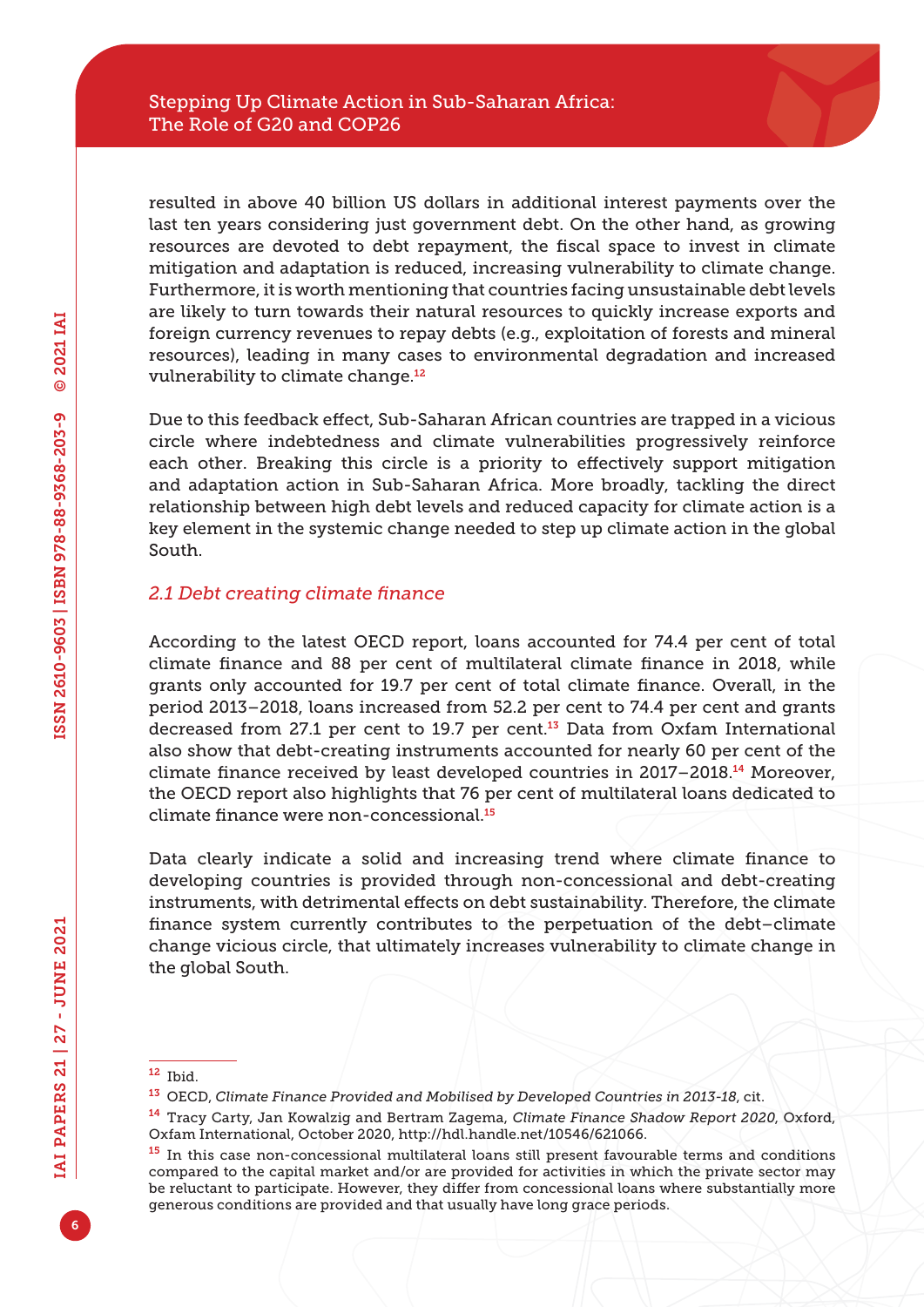The G20 can have an important role in addressing this issue by promoting a systemic change in the current financing system for developing countries. It would be fundamental for the G20 to recognise the limits of the current policies and advocate for a prioritisation of grants over loans, highly concessional finance with high predictability to ensure a financially and climate-sustainable development path. This approach should be applied also to the financial support provided in response to the pandemic-led economic crisis in developing countries, also with the aim of preventing the covid-19 crisis from further exacerbating inequalities between the global North and the global South.

Moreover, the G20 should strongly support this approach in view of the representation asymmetry within the group. Decisions on global economic and financial governance made by the G20 have a direct impact on African countries, nevertheless African representation within the group is very limited (South Africa – a very unique country in the region – is the only full member and the African Union participates as observer). Overcoming a system based on debt-creating finance is a priority to ensure sustainable development and strengthened climate action in Africa, thus by supporting this goal the G20 would work towards meeting one of the most pressing matters for the continent despite its underrepresentation.

#### *2.2 The Debt Service Suspension Initiative and a permanent mechanism for debt crisis resolution*

In April 2020 the G20 announced the Debt Service Suspension Initiative (DSSI) which provides a suspension of debt payments by the poorest developing countries to bilateral creditors. It establishes that payments are not forgiven but delayed with a repayment period of five years and a one-year grace period. The DSSI is a necessary and important first measure to face the debt distress unveiled and exacerbated by the covid-19 pandemic in developing countries, but further and more ambitious action needs to be taken.

Three main shortcomings of the G20 DSSI are the lack of participation by multilateral institutions and private creditors, the limiting eligibility criteria and the limited temporal extension.

In April 2021, the G20 announced a final extension of the initiative to December 2021, which however did not include broader participation of creditors or beneficiary countries. So far, only 46 out of the 73 eligible countries have applied to the DSSI, mainly due to a widespread fear of a negative impact on ratings and future access to financial markets. In addition to this shortcoming, the eligibility criteria<sup>16</sup> exclude three of the poorest Sub-Saharan African countries, Eritrea, Zimbabwe and Sudan, due to ongoing arrears with the IMF and World Bank, as well as middle-income countries, which include five Sub-Saharan African countries

<sup>16</sup> International Development Association (IDA) borrowing countries and least-developed countries (LDC) are eligible for the DSSI.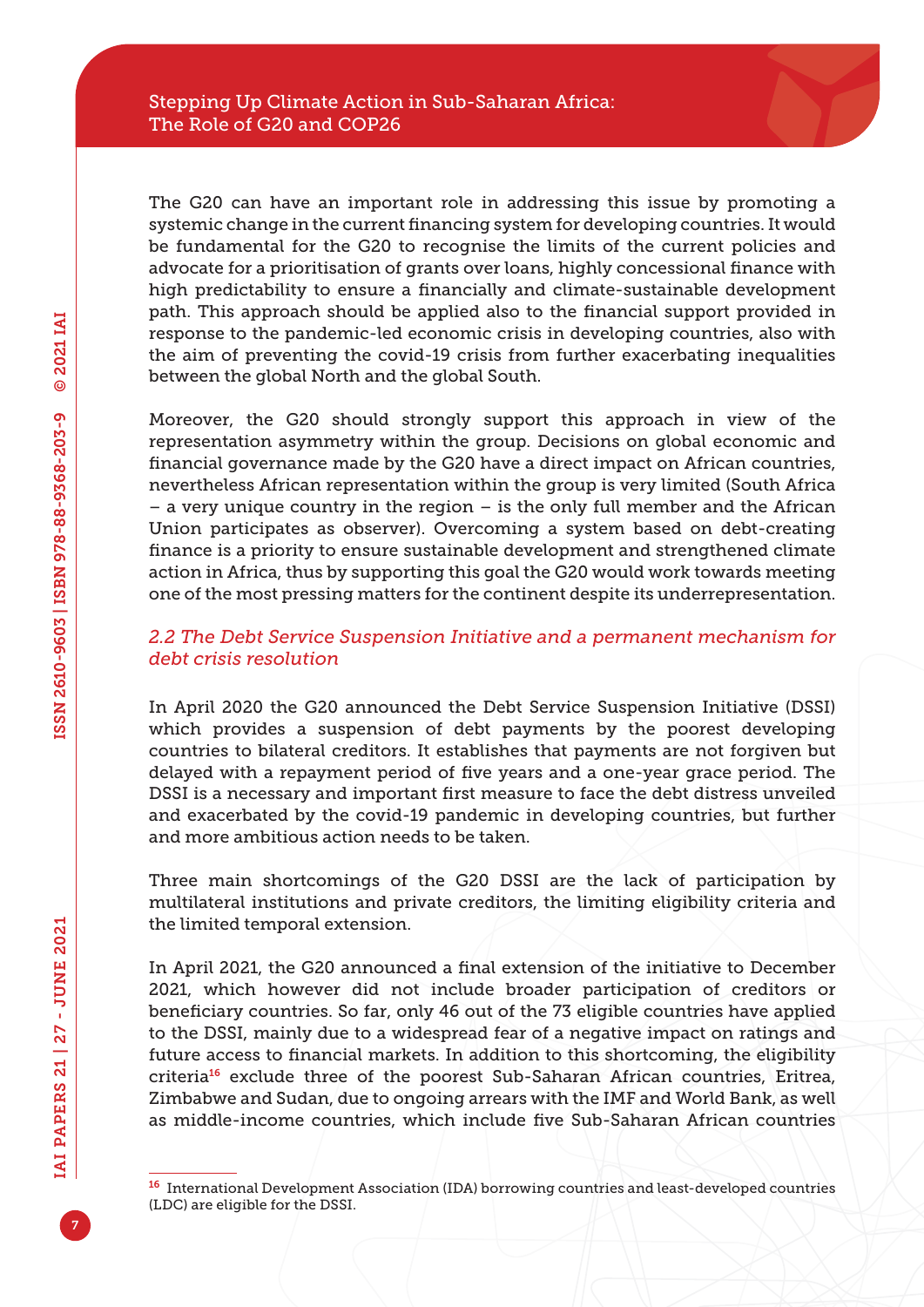

(Namibia, Botswana, South Africa, Gabon and Equatorial Guinea).

As mentioned, Multilateral Development Banks (MDBs) and private creditors are not included in the initiative, even though their participation has been encouraged. This could lead to a situation where the resources made available by the suspension of bilateral debt will be used to pay private and multilateral creditors, rather than addressing the pressing needs fuelled by the pandemic-led crisis. Considering the debt payments to be made by DSSI-eligible countries to all creditors (including multilateral and private), only 16.8 per cent of debt was suspended by the G20 initiative in the original period May-December 2020.<sup>17</sup>

Moreover, if we consider all debt payments due by all developing countries in 2020, the debt payments suspended by the DSSI represent only 1.6 per cent of the total.<sup>18</sup> This suggests that the G20 DSSI (despite its recent extension) is not an adequate instrument to respond to the pandemic-led economic and debt crisis in the global South that could likely evolve into a wave of defaults. The G20 is the forum where a global effort can be designed in order to avoid the prospect of severe financial constraints significantly limiting developing countries' ability to invest in climate mitigation and resilience, resulting necessarily in failing to meet essential climate and development goals.

In November 2020, the G20 launched the "Common Framework for Debt Treatments beyond the DSSI". The Common Framework is an agreement of G20 and Paris Club countries to coordinate and cooperate on debt treatments on a case-by-case basis for the DSSI-eligible countries, going beyond the simple deferral of debt payments available under the DSSI.

Even though this is a step in the right direction, the G20 response could result in a failure due to some significant shortcomings of this instrument. Firstly, the Common Framework still lacks a sound mechanism for the participation of private creditors.

Secondly, the new Framework fails to address coordination among creditors, in particular between the Paris Club and others, namely China. In addition, nontransparency of public debt information does not make it possible to obtain a comprehensive overview of creditor composition, with particular risk of obscuring information from China and the private sector, which can lead to an unequal distribution of losses among creditors and create a further disincentive for transparency. Furthermore, case-by-case negotiations, as opposed to transparent and standardised treatments, will pave the way for opaque and ineffective

<sup>17</sup> Iolanda Fresnillo, "The G20 Debt Service Suspension Initiative. Draining Out the Titanic with a Bucket?", in *Eurodad Briefing Papers*, October 2020, [https://www.eurodad.org/g20\\_dssi\\_shadow\\_](https://www.eurodad.org/g20_dssi_shadow_report) [report.](https://www.eurodad.org/g20_dssi_shadow_report)

<sup>18</sup> Ibid.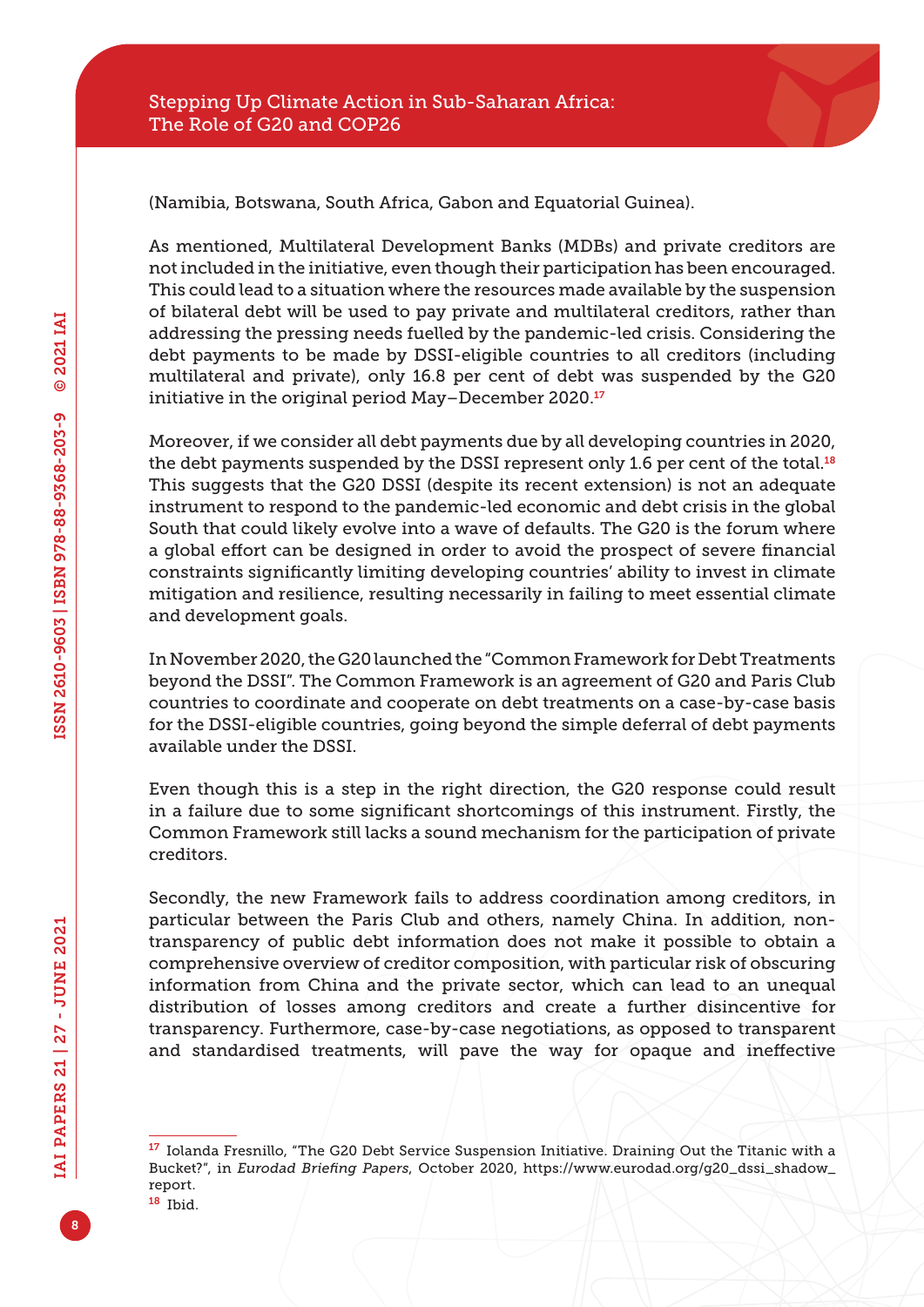arrangements favouring creditors.<sup>19</sup>

Thirdly, a major shortcoming is the lack of commitment from debtor and creditor countries to align the freed-up fiscal space with global climate and development goals.20 The G20 should take bold action to address the current unprecedented crisis in the global South, aiming at providing debt relief for countries that need it and ensuring that these resources are directed towards sustainable development and a green recovery. This will require moving beyond the limited scope of both the DSSI and the new Common Framework.

The G20 should work with international financial institutions to create a new permanent multilateral sovereign debt workout mechanism, promoting a systematic and timely system for debt crisis resolution. This mechanism should prioritise long-term financing needs to pursue SDGs, climate action and human rights over debt service, and it should adopt an approach to ensure orderly, fair, transparent and durable debt restructuring and cancellation, in a process including all creditors.<sup>21</sup>

#### *2.3 Special Drawing Rights and their potential role to support climate action in the global South*

Since the beginning of the pandemic, another measure has been discussed to address the liquidity crunch experienced by developing countries: a new and large issuance of IMF Special Drawing Rights (SDR).<sup>22</sup>

In April 2021, the G20 called on the IMF to make a proposal for a new Special Drawing Rights general allocation of 650 billion US dollars. An issuance of 650 billion US dollars SDR could immediately deliver approximatively 21 billion US dollars to low-income countries.<sup>23</sup> However, there are several issues associated with an SDR allocation.

First of all, wealthier countries would still be the largest recipients of SDRs as they are allocated according to countries' IMF quotas. For example, with a 650 billion US

<sup>19</sup> Daniel Munevar, "The G20 'Common Framework for Debt Treatments beyond the DSSI': Is It Bound to Fail? (II)", in *Eurodad Blog*, 28 October 2020, [https://www.eurodad.org/the\\_g20\\_common\\_](https://www.eurodad.org/the_g20_common_framework_for_debt_treatments_beyond_the_dssi_is_it_bound_to_fail_2) [framework\\_for\\_debt\\_treatments\\_beyond\\_the\\_dssi\\_is\\_it\\_bound\\_to\\_fail\\_2.](https://www.eurodad.org/the_g20_common_framework_for_debt_treatments_beyond_the_dssi_is_it_bound_to_fail_2)

<sup>20</sup> Ulrich Volz et al., *Debt Relief for a Green and Inclusive Recovery. A Proposal*, Berlin/London/ Boston, Heinrich-Böll-Stiftung, SOAS, University of London and Boston University, November 2020, [https://drgr.org/?p=383.](https://drgr.org/?p=383)

<sup>&</sup>lt;sup>21</sup> Iolanda Fresnillo, "The G20 Debt Service Suspension Initiative. Draining Out the Titanic with a Bucket?", cit.

<sup>&</sup>lt;sup>22</sup> SDRs are supplementary foreign exchange reserve assets defined and maintained by the International Monetary Fund. They represent a claim to currency held by IMF member countries, for which they may be exchanged.

<sup>23</sup> US Department of the Treasury, *How an Allocation of International Monetary Fund Special Drawing Rights Will Support Low-Income Countries, the Global Economy, and the United States*, 1 April 2021, [https://home.treasury.gov/news/press-releases/jy0095.](https://home.treasury.gov/news/press-releases/jy0095)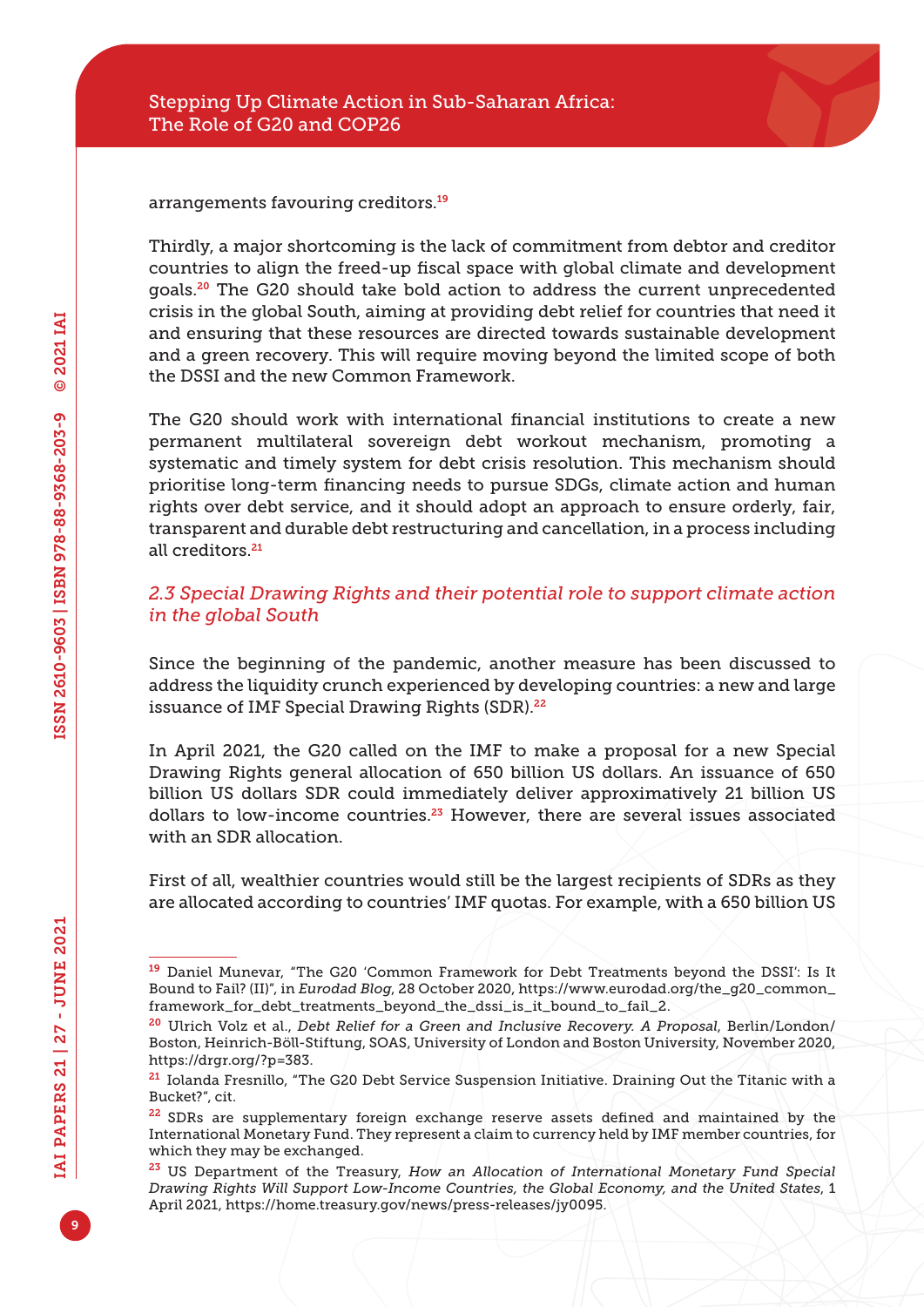dollars SDR allocation the United States would receive approximately 113 billion US dollars.24 In addition, liquidity provided by SDR is unconditional and does not entail any commitment to pursue a green recovery. A situation that should be avoided is a debt-creating use of the post-allocation mechanism which allows SDR holders to sell, lend or donate SDR. This could lead to wealthier countries reallocating SDR to developing countries in the form of loans, creating more indebtedness.

However, even if the reallocation happens in the form of grants and the charges on the SDR are paid by the developed country, this mechanism remains problematic as it is unclear how it can establish a secure link with financing climate action. A sounder approach would entail placing part of developed countries' allocation in a dedicated Climate Action Trust Fund or agreeing on a second SDR issuance where rich countries' allocation will be transferred to the Trust Fund. The funding could be allocated by the Trust Fund administrators to mitigation and adaptation projects in the global South, or it could be given to governments, restricting spending to climate-related activities. The creation of this arrangement is legally possible, but it would be a new use of Special Drawing Rights which would require careful design.25 Nevertheless, it could be an effective way to link SDR to climate action, as it would be possible to count these resources as climate finance provided by wealthier economies to developing countries.

### *2.4 Debt-for-climate swaps*

Over the past months, debt-for-climate swaps have received growing attention as an instrument that could address both debt relief and the climate crisis. For instance, in November 2020 the UN Secretary-General António Guterres included debt swaps in his letter to the G20 leaders saying that they "can be used to transform public debt into sustainable investments".<sup>26</sup>

The core idea of debt-for-climate swaps is to provide debt relief in exchange for climate action. However, there are several challenges associated with this innovative finance instrument, particularly for its implementation in Sub-Saharan Africa.

From past experiences in using debt-for-nature and debt-for-development swaps, it seems that these instruments do not play a significant role in reducing debt burdens as they usually involve a small amount of debt relief.<sup>27</sup> Nevertheless, by exchanging debt payments for investments in climate activities, they can impact a country's capacity to work towards climate goals. In the context of the present crisis, debt-for-climate swaps should be used by countries that are not in a

<sup>24</sup> Ibid.

<sup>25</sup> Ibid.

<sup>26</sup> UN Secretary-General, *Note to Correspondents: UN Secretary-General's Letter to G20 Leaders*, 17 November 2020,<https://www.un.org/sg/en/node/253998>.

<sup>27</sup> Iolanda Fresnillo, "A Tale of Two Emergencies", cit.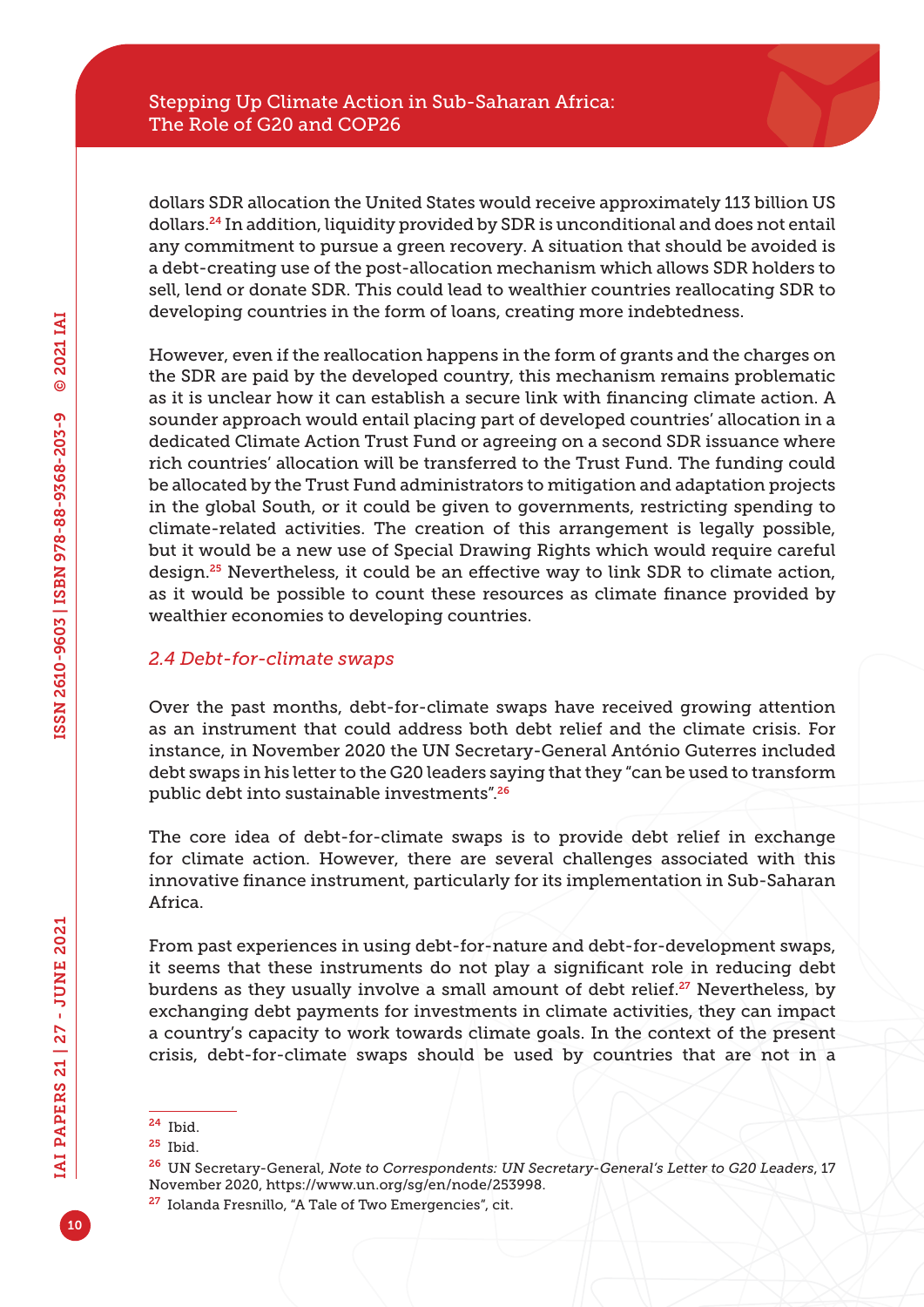situation of heavy indebtedness but that are experiencing reduced fiscal space as a consequence of the pandemic.28 Their lengthy negotiations make them inadequate to provide a rapid response for countries facing severe debt distress, such as many countries in Sub-Saharan Africa.<sup>29</sup>

A second aspect that should be addressed is participation on the creditors' side. The implementation of most swap arrangements would require the support and engagement of China, as largest holder of developing counties' debt. Including private holders of sovereign debt in the swaps is also challenging, but an expected significant growth of the voluntary carbon offsets market could provide an important incentive for the private sector to participate.<sup>30</sup>

A third aspect that raises concern on debt swaps is the additionality, meaning that the financing provided by the creditor should be additional and not a substitute for other climate finance commitments. Moreover, when the loans converted into swaps already qualify as Official Development Assistance (ODA), in order to avoid double counting of the creditors' ODA, "only the redirection of the interest component and not the principal can be recorded as new ODA".<sup>31</sup>

Finally, previous debt swap experiences have shown a risk of lack of country ownership, in a situation where the needs of the debtor country are overlooked in favour of the interest of the creditor<sup>32</sup>

The G20 should support debt-for-climate instruments in alignment with the proposal recently developed by the Global Development Policy Center, which identifies swaps as a key instrument for a green recovery but limits their scope to countries that are not heavily indebted, envisages their use by creditors on a voluntary basis and establishes the involvement of an independent third party to oversee the implementation of the government's obligations and measure the instrument's impact.<sup>33</sup>

<sup>28</sup> Ulrich Volz et al., *Debt Relief for a Green and Inclusive Recovery*, cit.

<sup>29</sup> Iolanda Fresnillo, "A Tale of Two Emergencies", cit.

<sup>30</sup> Vikram Widge, "Debt-for-Climate Swaps: Are They Really a Good Idea, and What Are the Challenges?", in *Climate Policy Initiative Blog*, 6 January 2021, [https://www.climatepolicyinitiative.](https://www.climatepolicyinitiative.org/?p=34223) [org/?p=34223.](https://www.climatepolicyinitiative.org/?p=34223)

 $31$  To avoid double counting, only the interest component of the loan can be accounted as additional ODA devoted to climate action thanks to the swap, while the principal of the loan which was already recorded as ODA should not be counted again. See Paul Steele and Sejal Patel, "Tackling the Triple Crisis. Using Debt Swaps to Address Debt, Climate and Nature Loss Post-COVID-19", in *IIED Issue Papers*, September 2020, <https://pubs.iied.org/16674iied>.

<sup>32</sup> Iolanda Fresnillo, "A Tale of Two Emergencies", cit.

<sup>33</sup> Ulrich Volz et al., *Debt Relief for a Green and Inclusive Recovery*, cit.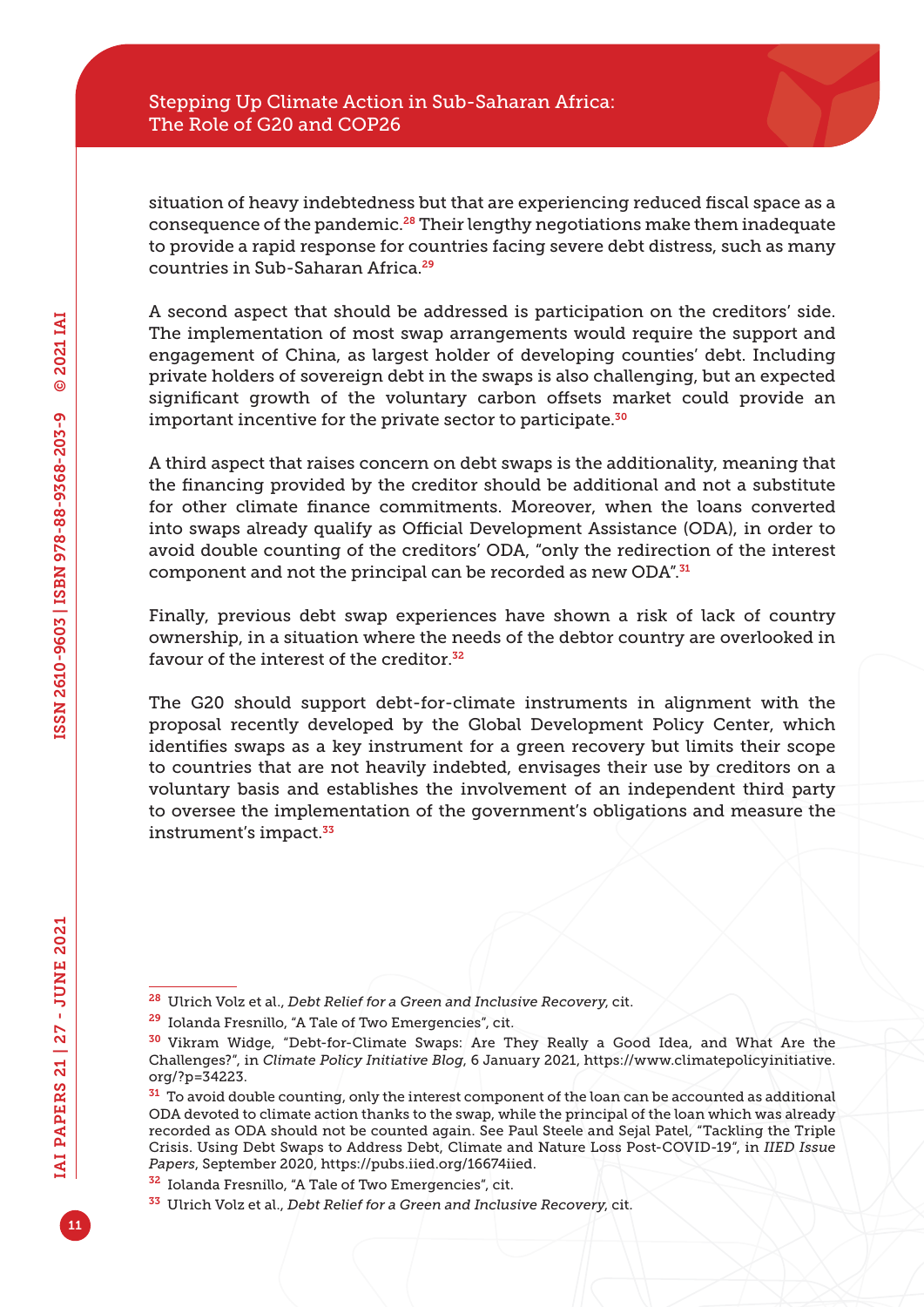# 3. Establishing inclusive processes to strengthen African participation

The limited representation of African countries in the G20 has raised concerns about the legitimacy of the forum, in particular regarding discussions of development issues primarily affecting Africa.<sup>34</sup> The pandemic-led economic crisis has further increased the impact of G20 decisions on African countries, thus making the issue of representation and inclusion a pressing one.

The Italian Presidency should prioritise the enhancement of African inclusion in the G20 through increased outreach, as a reformed membership is unlikely in the short term. In this regard, several proposals have been advanced over the years, which include enhanced roles for the AU Commission, the African Development Bank and the UN Commission for Africa, as well as for the Think20 Africa Standing Group (a group launched in 2017 including more than 30 think thanks from Africa and G20 countries to provide policy advice on African matters).<sup>35</sup>

Moreover, the Italian Presidency could work towards creating synergies between the G20 internal processes in order to strengthen the focus on the 2030 Agenda and on matters relevant for Africa – for example, creating deeper synergies between the Development Working Group and the Finance Track on decisions related to debt relief and resources allocation to achieve the SDGs. The recent Italian Presidency decision to re-establish the Sustainable Finance Study Group within the G20 Finance Track and elevate it to a working group, aiming at aligning the financial system with the objectives of the SDGs and the Paris Agreement, is a step in the right direction.<sup>36</sup>

The African participation in the Civil 20 engagement group (a group channelling the voice of civil society around the world into the G20 process focusing on climate, sustainable development and human rights) could also be enhanced in order to open new opportunities for bottom-up participation from one of the most vulnerable regions in the world. Interestingly, the C20 Finance Working Group has recently called for stronger commitment on debt cancellation for impoverished countries.<sup>37</sup>

To foster participation of African countries, the Italian G20 Presidency should build upon the "Comprehensive Strategy with Africa" proposed by the European

<sup>34</sup> Chloe Teevan et al., *A New Multilateralism for the Post-COVID World: What Role for the EU-Africa Partnership?*, European Think-Tanks Group (ETTG), April 2021, <https://wp.me/p9qfAP-Wn>.

<sup>35</sup> Ibid.

<sup>36</sup> G20, *G20 Sustainable Finance Working Group*, 16 April 2021, [https://www.g20.org/g20-sustainable](https://www.g20.org/g20-sustainable-finance-working-group.html)[finance-working-group.html.](https://www.g20.org/g20-sustainable-finance-working-group.html)

<sup>37</sup> Civil 20 (C20), *C20 Finance Working Group's Communiqué on the Second G20 Finance Ministers and Central Bank Governors Meeting*, 27 April 2021, [https://civil-20.org/?p=388.](https://civil-20.org/?p=388)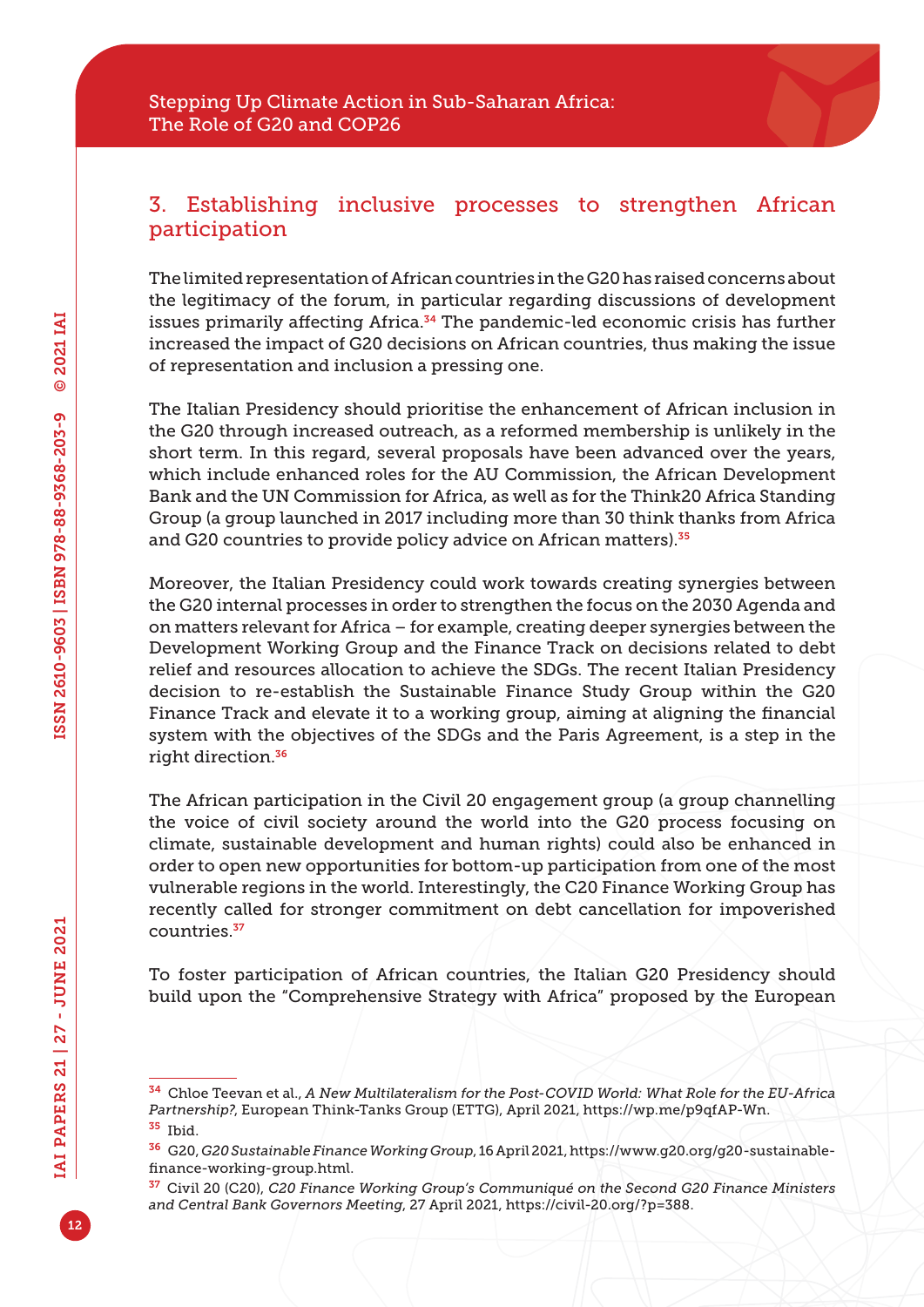Commission in March 2020.38 At the core of the Strategy is the idea of building a partnership among equals based on shared interests, among which the green transition is identified as a critical one. An inclusive approach based on common interests and goals with Africa, moving away from focusing on fault lines dividing wealthier creditor nations and developing countries in two opposed blocs, is a key aspect to ensure successful G20 negotiations. In particular, on climate-related issues there is potential for broad convergence between Africa and international partners. Overall, African countries have shown strong commitment to fight climate change; for instance, "environmentally sustainable and climate resilient economies and communities" is an important goal in the African Union's Agenda 2063 and 90 per cent of African countries have ratified ambitious nationally determined contributions (NDCs), while an increasing number are adopting policies to scale up renewables.<sup>39</sup>

As argued throughout this study, debt relief is a crucial aspect for the G20 with important implications for Africa. The Italian Presidency should focus on establishing an inclusive process in particular for debt relief negotiations, to secure the ambitious reforms needed to tackle the debt crisis in the global South.

The G20 should convene a meeting between debtor and creditor countries before decisive G20 meetings, in order to allow for discussion between the parties and overcome any divide that could undermine an agreement on key points.40 On the creditors' side, the involvement of private investors and China would be essential. The Italian Presidency should focus on liaising with these key actors in order to have them on board in debt negotiations. The presence of representatives bringing forward the position and interests of developing and climate-vulnerable countries would also be essential. For instance, they could include the V20 Ministers of Finance of the Climate Vulnerable Forum, which includes several Sub-Saharan African countries. The process should be open and transparent, including also NGOs and local authorities. This would promote a new way to operate, moving away from debt-related deals which do not involve the representatives from the very societies that actually endure the interlinked effects of the debt and climate crises.

Overall, the G20 should aim at overcoming the present situation where communities that are the most exposed to the effects of climate change and the least responsible for it enjoy limited representation in the most influential international fora. A recent study has highlighted that Europe-Africa cooperation on climate issues has been very effective at the local level, especially with city-to-city cooperation, for

<sup>38</sup> European Commission, *Towards a Comprehensive Strategy with Africa* (JOIN/2020/4), 9 March 2020, [https://eur-lex.europa.eu/legal-content/EN/TXT/?uri=CELEX:52020JC0004.](https://eur-lex.europa.eu/legal-content/EN/TXT/?uri=CELEX:52020JC0004)

<sup>39</sup> IRENA, *Scaling Up Renewable Energy Deployment in Africa*, January 2019, [https://www.irena.](https://www.irena.org/-/media/Files/IRENA/Agency/Regional-Group/Africa/IRENA_Africa_impact_2019.pdf) [org/-/media/Files/IRENA/Agency/Regional-Group/Africa/IRENA\\_Africa\\_impact\\_2019.pdf](https://www.irena.org/-/media/Files/IRENA/Agency/Regional-Group/Africa/IRENA_Africa_impact_2019.pdf).

<sup>40</sup> The most relevant meetings will take place in July (9–10 July 3rd Finance Ministers and Central Bank Governors Meeting; 23 July Climate and Energy Joint Ministerial Session) and October (15–16 October 4th Finance Ministers and Central Bank Governors Meeting).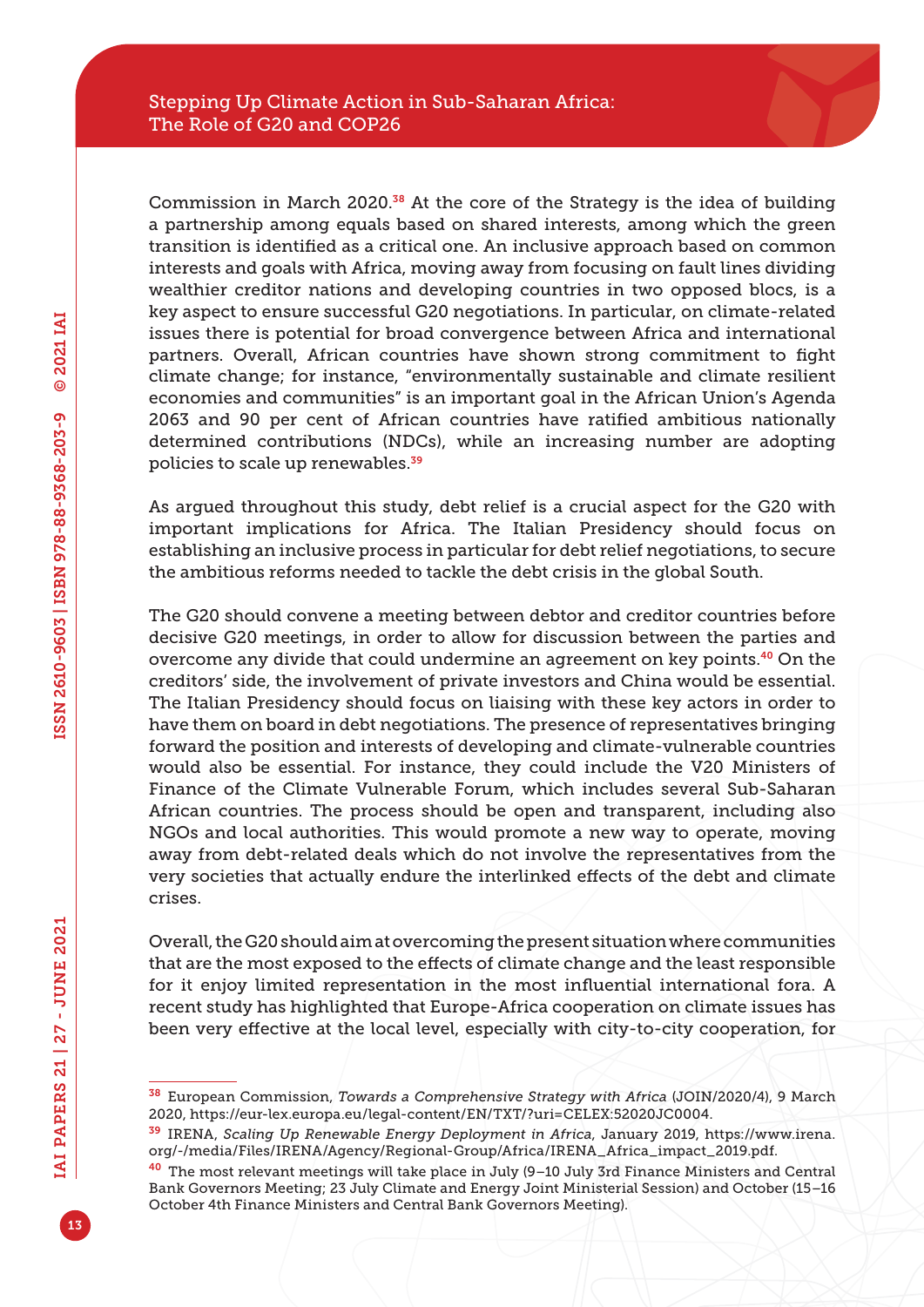example through networks such as ICLEI (Local Governments for Sustainability) and C40.41 Building upon this success and given the importance of local actors in climate matters, to increase African inclusion the G20 should not engage exclusively with central governments but also foster engagement with the local level, including both cities and communities from the rural areas.

Finally, it is important to mention that strengthening the inclusion of Africa (and other underrepresented developing regions) during the G20 can be critical for the success of COP26 negotiations. Some key items on the COP26 agenda, namely financing for adaptation and loss and damage, are very divisive issues where wealthier nations and developing countries tend to be on opposing sides. Therefore, establishing an inclusive dialogue between the parties in the months prior to COP26 can allow for more time to build an agreement on these thorny financial issues and address more comprehensively the interlinkages between the necessary reforms in the global finance system to boost climate action in the global South.

# 4. Adaptation: Closing the financing gap and promoting a systemic change

### *4.1 Closing the gap starting from post-pandemic recovery packages*

One of the most pressing issues that will be discussed in Glasgow is climate adaptation financing. High climate vulnerability is a major threat for Sub-Saharan Africa. Since 2000, natural disasters, changing rain patterns and extreme temperatures are responsible annually for at least 1,000 deaths, 13 million people seriously affected (injured, displaced, lacking food, water and sanitation) and 520 million US dollars in direct economic damages.<sup>42</sup> Therefore, enhancing adaptive capacity of Sub-Saharan African countries and make communities more resilient to climate change should be a core priority for climate finance provided to the region.

Adaptation is a recognised as a priority by the Paris Agreement, although this does not seem to be backed by concrete action and sufficient funds. In its most recent report on climate finance, the OECD has estimated that in 2018 only 21 per cent of climate finance mobilised by developed countries went to adaptation activities, amounting to 16.8 billion US dollars,<sup>43</sup> while the 2020 UN Environmental Program Adaptation Gap Report estimated annual adaptation costs in developing countries

<sup>41</sup> Christine Hackenesch et al., *Green Transitions in Africa–Europe Relations: What Role for the European Green Deal?*, European Think Thank Group (ETTG), April 2021, <https://wp.me/p9qfAP-Xk>. <sup>42</sup> IMF, *Regional Economic Outlook: Sub-Saharan Africa, April 2020. COVID-19: An Unprecedented Threat to Development*,<https://www.imf.org/en/Publications/REO/SSA/Issues/2020/04/01/sreo0420>. <sup>43</sup> OECD, *Climate Finance Provided and Mobilised by Developed Countries in 2013-18*, cit.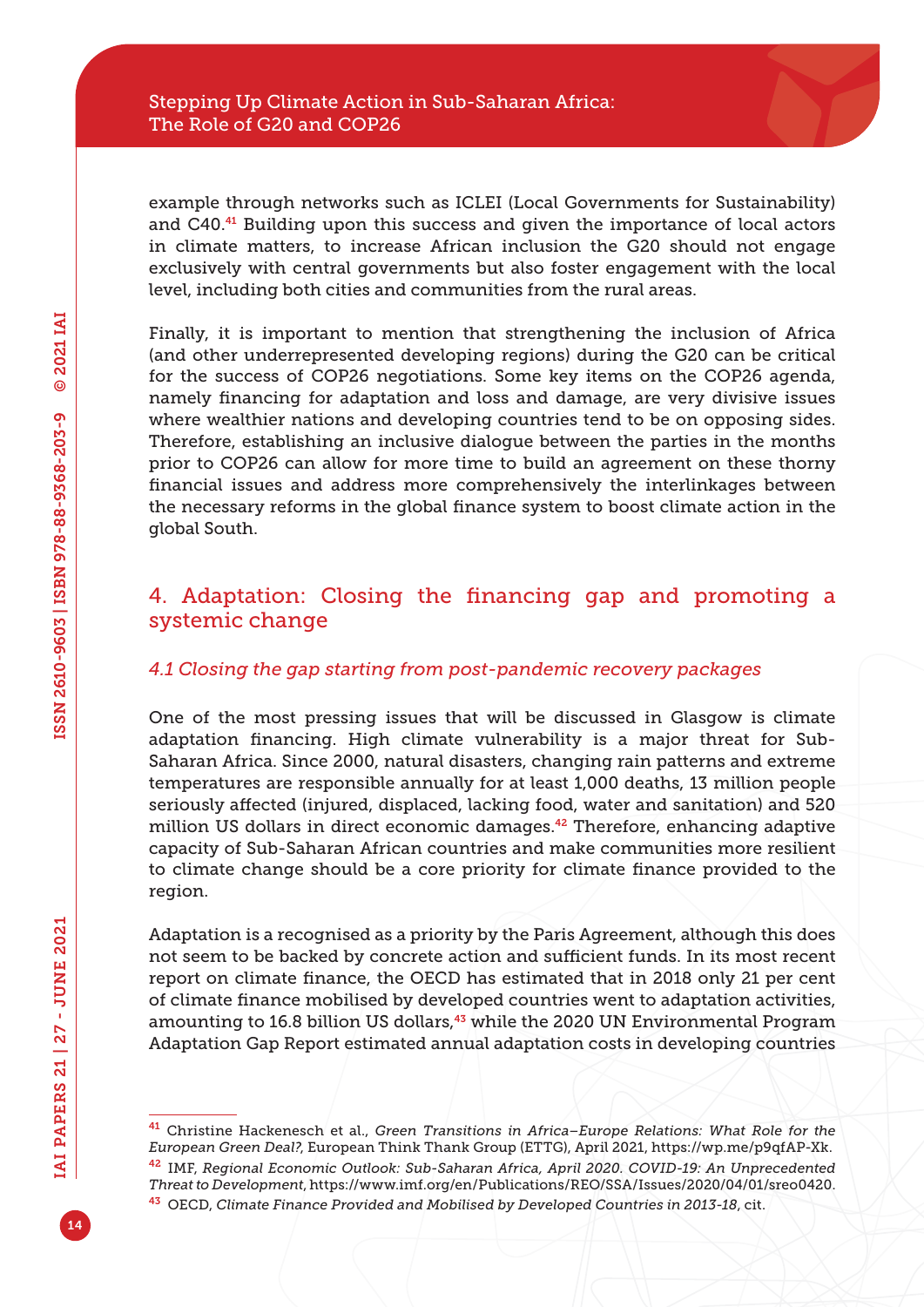at 70 billion US dollars. This figure is expected to reach 140–300 billion US dollars in 2030 and 280–500 billion in 2050.44 For Sub-Saharan Africa alone, the 2020 IMF Regional Economic Outlook has estimated adaptation costs at 30–50 billion US dollars annually until 2030 (2–3 per cent of the regional GDP).

To secure an increase in adaptation financing is thus a high priority and the G20 and COP26 are two key fora where important steps forward can be taken.

To provide further support for an increase in adaptation financing, it should also be highlighted that the economic case for investing in adaptation is strong. A recent study by the Global Center on Adaptation has calculated that the benefit-cost ratio ranges from 2:1 to 10:1 and investing 1.8 trillion US dollars globally in adaptation from 2020 to 2030 could generate 7.8 trillion in total net benefits.<sup>45</sup>

Many hoped and expected that the unprecedented windfall of post-pandemic resources would have been invested in green measures and in particular in measures to increase adaptation to climate change in the most vulnerable regions.<sup>46</sup> On the contrary, there is a rising concern that adaptation will lose ground compared to mitigation in the post-pandemic context and in particular in recovery plans.

According to the latest data from the Energy Policy Tracker, G20 countries have invested at least 295 billion US dollars in support of fossil fuels through their recovery packages, out of which only 49 billion is conditional, that is with climate targets or additional pollution reduction requirements.<sup>47</sup> The same database shows that since the beginning of the pandemic G20 governments have invested 230 billion US dollars in measures that support clean energy. However, 80 per cent of these measures are classified as conditional, which means that they are stated to support the transition away from fossil fuels, but are unspecific about the implementation of appropriate environmental safeguards (e.g., electric public transport without indications about the electricity source). In this scenario, where green measures are still less than those supporting fossil fuels, climate adaptation measures are a very small or non-existent portion. An April 2021 OECD report supports this statement, showing that, within recovery policies in 43 countries, measures that positively impact climate adaptation account for 2.5 per cent, while

<sup>44</sup> UN Environment Programme (UNEP), *Adaptation Gap Report 2020*, Nairobi, UNEP, January 2021, [https://www.unep.org/node/28727.](https://www.unep.org/node/28727) Data based on a UNEP assessment of national- and sector-based studies. The wide ranges are explained by a number of factors that influence the size of adaptation cost estimates. These include the coverage of sectors and risks; objectives and quantification methods; time-scales and future greenhouse-gas emission pathways; learning processes, innovation, scale; and the private sector role. See: UNEP, *The Adaptation Finance Gap Report*, Nairobi, UNEP, 2016, <https://wedocs.unep.org/handle/20.500.11822/32865>.

<sup>45</sup> Global Commission on Adaptation, *Adapt Now: A Global Call for Leadership on Climate Resilience*, 13 September 2019, [https://gca.org/?p=333.](https://gca.org/?p=333)

<sup>46</sup> Patrick Verkooijen and Ban Ki-moon, "Opinion: We Must Close the Funding Gap for Climate Adaptation", in *Thomson Reuters Foundation News*, 11 December 2020, [https://news.trust.org/](https://news.trust.org/item/20201211081735-qeikc) [item/20201211081735-qeikc.](https://news.trust.org/item/20201211081735-qeikc)

<sup>47</sup> Energy Policy Tracker, *G20 Countries*, [https://www.energypolicytracker.org/region/g20.](https://www.energypolicytracker.org/region/g20)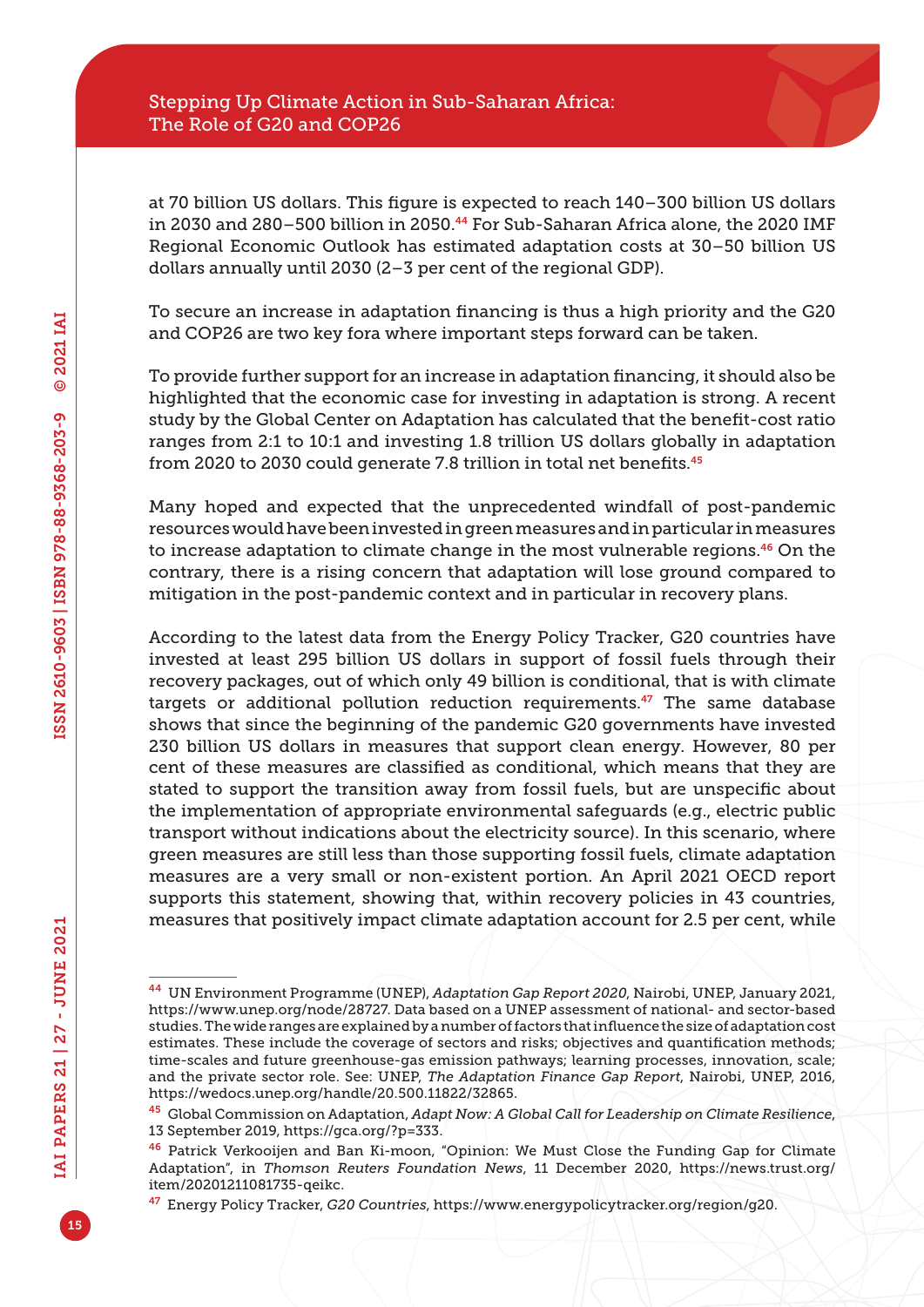

measures positively impacting climate mitigation account for 46 per cent.<sup>48</sup>

The G20 should close the funding gap for adaptation starting from making resilience the central focus of recovery packages. Building consensus around increased focus on adaptation would also be the most coherent approach in the post-pandemic era, when we learned the importance of being prepared for global shocks. Making the need to build a climate-resilient future a priority for the G20 will also give the opportunity to initiate discussions on adaptation financing ahead of COP26. This will make it possible to address disagreement within the G20 group and establish early on a dialogue on this divisive issue with developing countries, increasing the chances of reaching a satisfactory agreement during COP26 negotiations. The crucial step for Sub-Saharan African countries would be to establish a dialogue between the G20 and the African Group of Negotiators on adaptation financing.

#### *4.2 Towards a better integration of climate risk in the financing system*

The G20 should have as a key priority to promote a systemic change in fiscal and financial systems to better integrate climate risk. This transformation will require fundamental steps such as the mainstreaming of climate risk into governments' planning and budgeting processes and an overall shift in how investment decisions are made to account for climate risks.

In January 2021, the Climate Adaptation Summit discussed in an inclusive and participatory process how to accelerate adaptation action during the coming decade. Several new adaptation finance instruments were presented. These included the Adaptation Finance Mainstreaming Program launched by the Global Commission on Adaptation to support developing countries to build capacity to manage climate risk, and the private-sector-led Coalition for Climate Resilient Investment committed to advancing solutions for a practical integration of climate risks in investment decision-making.49 The Climate Adaptation Summit created momentum to transform the way actors in the financial system perceive adaptation and resilience, and served as a stepping stone to raise ambition on adaptation finance commitments across the world. The G20 and COP26 should build upon the important outcomes achieved during the Summit, both in terms of climate diplomacy and new instruments launched.

The IMF has a fundamental role in the systemic change needed to better manage climate risk, with particularly relevant implications for developing countries. As recent studies have argued, a key reform that should be undertaken by the IMF is

<sup>48</sup> OECD, *The OECD Green Recovery Database: Examining the Environmental Implications of COVID-19 Recovery Policies*, 19 April 2021, [https://www.oecd.org/coronavirus/policy-responses/](https://www.oecd.org/coronavirus/policy-responses/the-oecd-green-recovery-database-47ae0f0d) [the-oecd-green-recovery-database-47ae0f0d](https://www.oecd.org/coronavirus/policy-responses/the-oecd-green-recovery-database-47ae0f0d).

<sup>49</sup> Climate Adaptation Summit (CAS), *CAS 2021 Outcomes and Results*, [https://www.cas2021.com/](https://www.cas2021.com/outcomes) [outcomes.](https://www.cas2021.com/outcomes)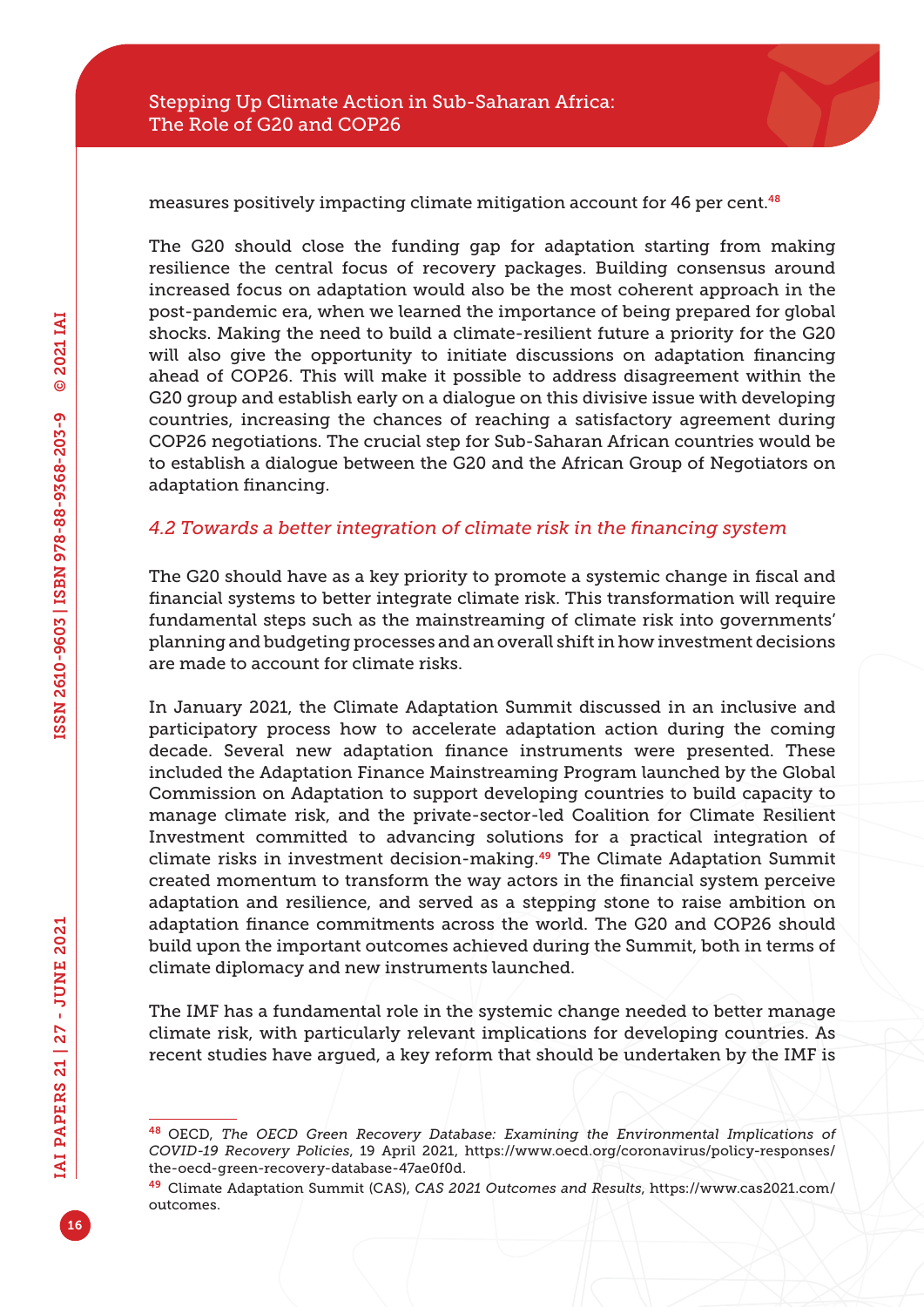the inclusion of climate risks and vulnerabilities in the Debt Sustainability Analysis (DSA).<sup>50</sup>

To date, the DSA has not addressed climate vulnerabilities appropriately, with severe implications for vulnerable countries. An example is the case of Mozambique that in 2019 was hit by the cyclones Idai and Kenneth. The cyclones caused 873 million US dollars worth of damage and killed over 1,000 people but Mozambique, already in a situation of debt distress, did not qualify for the IMF emergency debt relief as those climate vulnerabilities were not considered in the DSA of the country.<sup>51</sup> An open review of DSA should be encouraged in order to move towards a concept of debt sustainability that includes at its core climate vulnerabilities but also human rights and other social, gender and development evaluations.<sup>52</sup>

Moreover, within the Comprehensive Surveillance Review<sup>53</sup> that the IMF is currently undertaking, priority should be given to how climate adaptation and resilience is embedded in the surveillance mechanism. The aim should be to shift from the current perspective where resilience is perceived only as a cost to one where it is considered as an investment. As resilience becomes a factor able to promote more investments, it could reduce the cost of capital for developing countries and make debt sustainable in the long term.

The G20 should support this approach and promote reforms within the IMF, for example by creating a dedicated working group that could design a tool to better account for climate vulnerability, which could be used by the IMF and inform credit rating agencies. In addition, as the main multilateral development banks (MDBs) shareholders are represented in the G20, this forum is an opportunity to reflect on the quality of their financing and promote a more effective support to vulnerable countries by placing climate resilience at the core of their operations.

### *4.3 Adaptation vs. development: A false dichotomy*

Beyond the need to increase financing for adaptation, a key shift should be undertaken in the way the interaction between climate adaptation and development is understood. As argued by the World Research Institute, we need to overcome the false dichotomy between climate adaptation and development.54 In recent

<sup>50</sup> A formal IMF framework for conducting public and external debt sustainability analyses, in order to better detect, prevent, and resolve potential crises.

<sup>51</sup> Iolanda Fresnillo, "A Tale of Two Emergencies", cit.

<sup>52</sup> Ibid.

<sup>53</sup> IMF surveillance is the process through which the IMF oversees the international monetary system and global economic developments and monitors the economic and financial policies of its member countries. The IMF periodically reviews its surveillance activities to better adapt to changes in the global economy. The ongoing review is considering how to adapt surveillance for the global landscape of 2021–30.

<sup>54</sup> Christina Chan and Niranjali Amerasinghe, "Deploying Adaptation Finance for Maximum Impact", in *WRI Commentaries*, September 2018, [https://www.wri.org/node/100123.](https://www.wri.org/node/100123)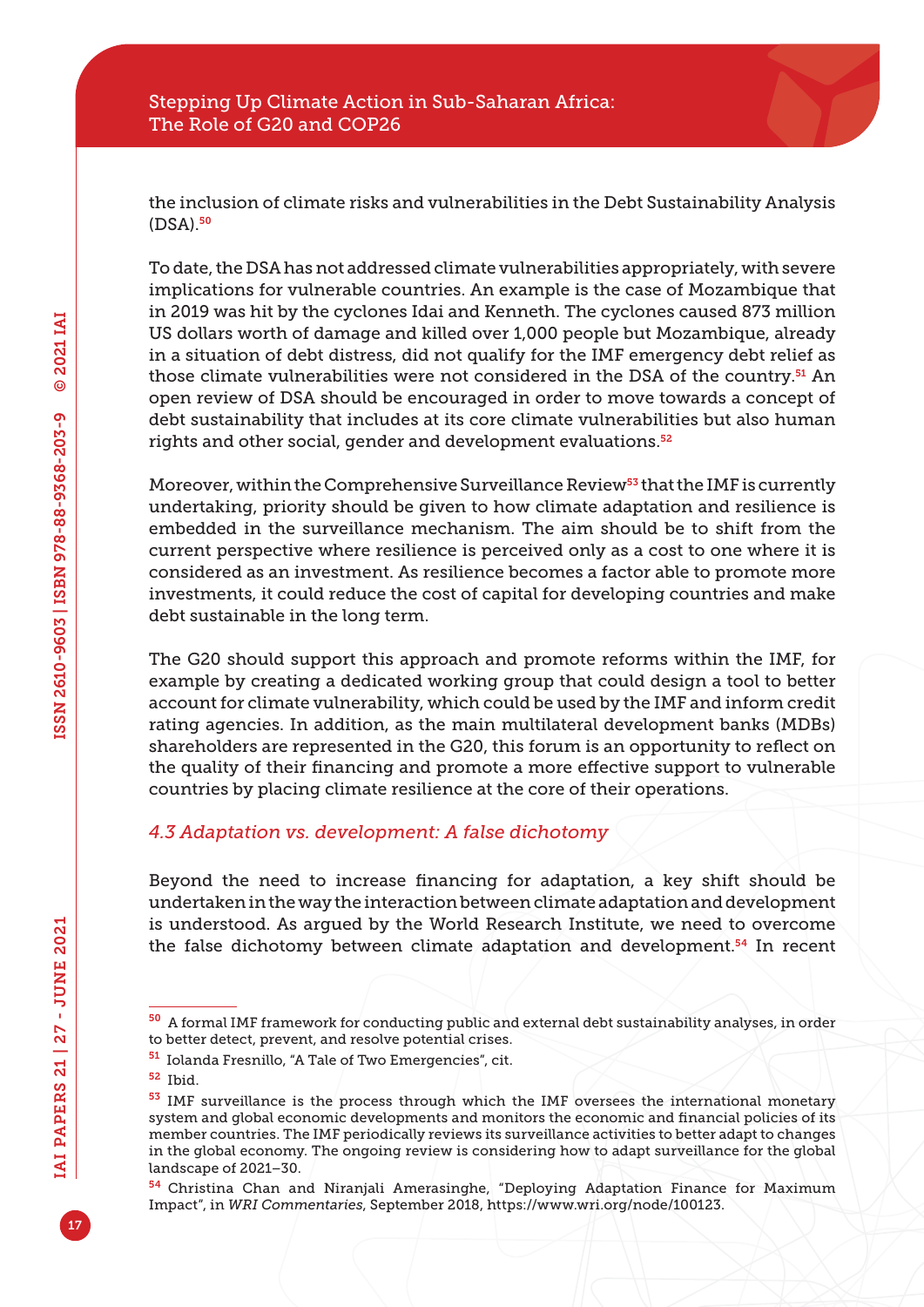years, multilateral and bilateral funders for the global South have tried to draw a clear line to distinguish adaptation and development projects. However, this can be counterproductive, unrealistic and costly.<sup>55</sup> A 2020 Green Climate Fund (GCF) report has found that the total investment for implementing the SDGs and the Paris Agreement could be reduced by 40 per cent by a high level of integration of climate and development policies.<sup>56</sup> In order to effectively support climate adaptation in vulnerable regions such as Sub-Saharan Africa, multilateral and bilateral funders should focus through specialised funds on building national capacity to integrate climate in all development activities and on supporting governments in designing and scaling programmes with a strong climate rationale. This will mean spending scarce adaptation resources more effectively and avoiding investing in maladaptation.<sup>57</sup>

Sub-Saharan African countries also need increased targeted support to formulate their National Adaptation Plans (NAPs) to identify and address adaptation priorities, as currently only six African countries have submitted their NAPs. In line with the idea of overcoming the adaptation vs. development dichotomy, the UN Development Programme highlights the importance of aligning NAPs with other frameworks, namely Nationally Determined Contributions and SDGs.<sup>58</sup> Both the G20, especially through promoting change at the MDB level, and COP26 should work towards securing increased financing to support the mainstreaming of climate resilience in all development projects.

### *4.4 Addressing loss and damage*

An increased focus on climate adaptation in the context of COP26 negotiations should not go to the detriment of loss and damage. The Paris Agreement distinguishes clearly between financing for loss and damage and financing for adaptation. These are two distinct topics, as the former refers to providing reparation and reconstruction for losses and damages that have already occurred and the latter to building resilience to future climate impacts.

Developing regions exposed to the most severe effects of climate change, such as Sub-Saharan Africa, demand a mechanism to mobilise new and additional financing for loss and damage, which has been resisted by rich nations. During

<sup>55</sup> Adopting a silo approach to development projects and adaptation projects artificially separates the two areas and increases the risk of development projects that do not take into account climate adaptation, that reflect an inefficient allocation of resources and that are likely to lead to future costs caused by the maladaptive strategies adopted.

<sup>56</sup> Green Climate Fund, "Tipping or Turning Point: Scaling Up Climate Finance in the Era of COVID-19", in *Green Climate Fund Working Papers*, No. 3 (October 2020), [https://www.greenclimate.](https://www.greenclimate.fund/node/11402) [fund/node/11402.](https://www.greenclimate.fund/node/11402)

<sup>57</sup> Defined in 2001 by the Intergovernmental Panel on Climate Change (IPCC) as an adaptation that does not succeed in reducing vulnerability but increases it instead.

<sup>58</sup> UN Development Programme (UNDP), *Raising Adaptation Action Through Aligning NAPs and NDCs in African LDCs*, December 2020,<https://www.adaptation-undp.org/node/6534>.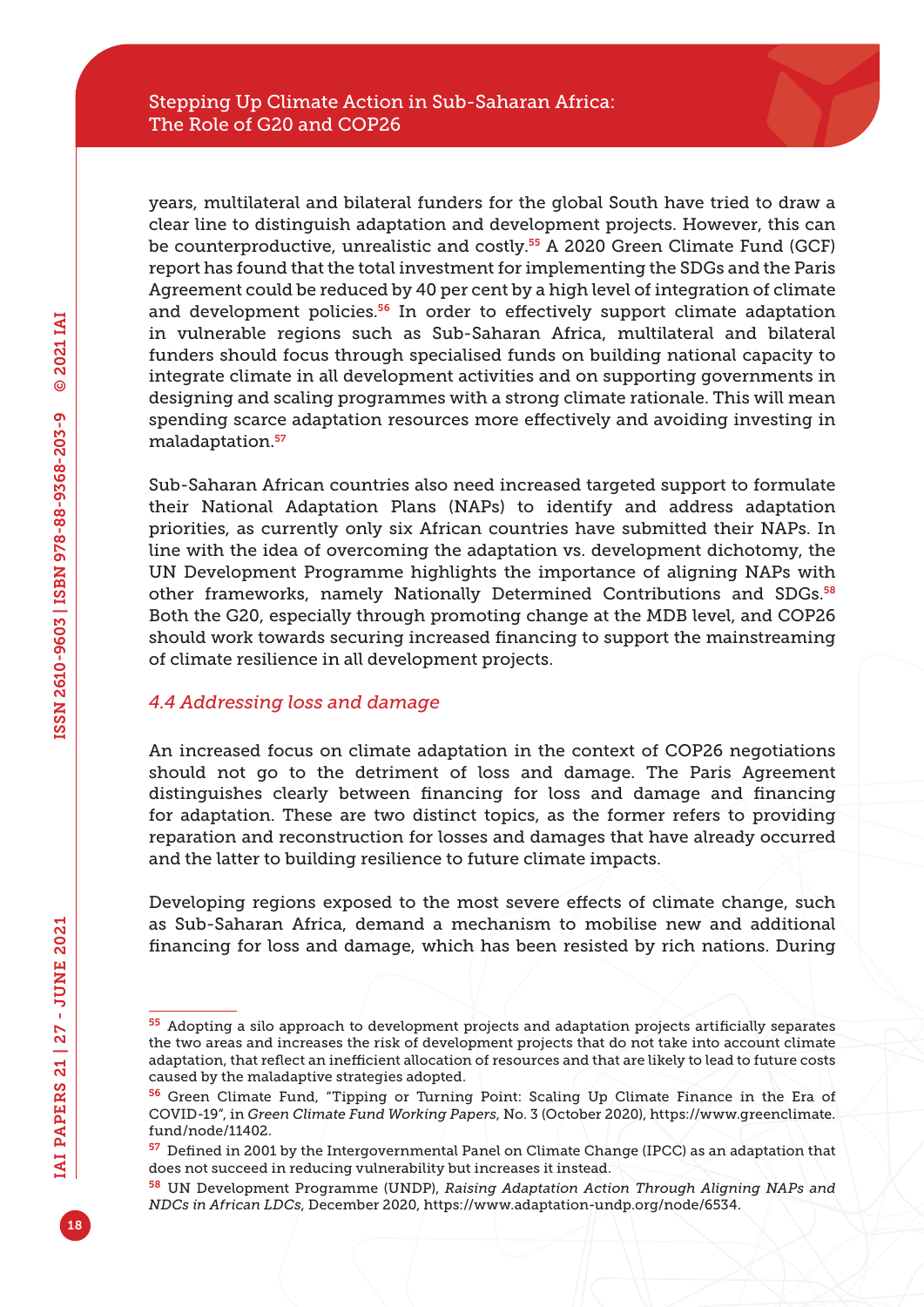COP25, negotiations on setting clear targets on finance for loss and damage were blocked by richer nations, mainly the US, Australia and Japan. COP26 negotiations can be critical to finally find an agreement on mobilising financing to address loss and damage in the global South, which according to the UN will amount to 300 billion US dollars by 2030 and will reach a staggering 1.2 trillion per year by 2060.<sup>59</sup>

The role of the G20 is very important in this context. It should build consensus on a clear narrative on loss and damage among its member countries and especially developed wealthier nations. This can be achieved through an open dialogue with countries hard hit by climate disasters to promote a better understanding of the issue and the associated needs. Furthermore, the G20 could liaise with the recently established "Expert Group on Action and Support" under the Executive Committee of the Warsaw International Mechanism for Loss and Damage to define mutually reinforcing actions. Finally, to move forward on the impasse on loss and damage negotiations the G20 should strongly support the principle of "common but differentiated responsibilities" of the Paris Agreement Article 2, which provides the basis to mobilise additional financing resources for developing countries.

As highlighted by Eurodad, the absence of an international mechanism to enforce providing financial support for losses and damages caused by climate change in the global South has led affected countries to engage in lengthy processes to request emergency finance. This is often provided as loans, thus activating the vicious circle between indebtedness and climate vulnerability described in previous sections, and leading to a situation of "donor fatigue" when catastrophic climate events are too frequent.<sup>60</sup>

Several market-based mechanisms have been used to address loss and damage, namely risk insurance, hurricane clauses and catastrophe bonds, but they present several shortcomings and do not provide an adequate response to the consequences of a natural disaster. For instance, pay-outs of risk insurance are based on the severity of the natural event and not on a thorough calculation of the human, material, immaterial and long-term losses caused, resulting in the mobilisation of insufficient resources, while hurricane clauses lead to an increase in the cost of borrowing.<sup>61</sup> The current solutions are not effective and essentially put the cost of loss and damage upon the communities that suffer the impacts of climate change but did not cause it, therefore wealthier countries need to stop undermining negotiations on loss and damage and set ambitious commitments to address this issue.

<sup>59</sup> Iolanda Fresnillo, "A Tale of Two Emergencies", cit.

<sup>&</sup>lt;sup>60</sup> Ibid. In this case, donor fatigue refers to a phenomenon where donors reduce or interrupt their support with each passing crisis due to the increased frequency. The lack of structural solutions leads to a situation where emergency assistance becomes the norm and donors tend to become less sensitive to the cause.

<sup>61</sup> Iolanda Fresnillo, "A Tale of Two Emergencies", cit.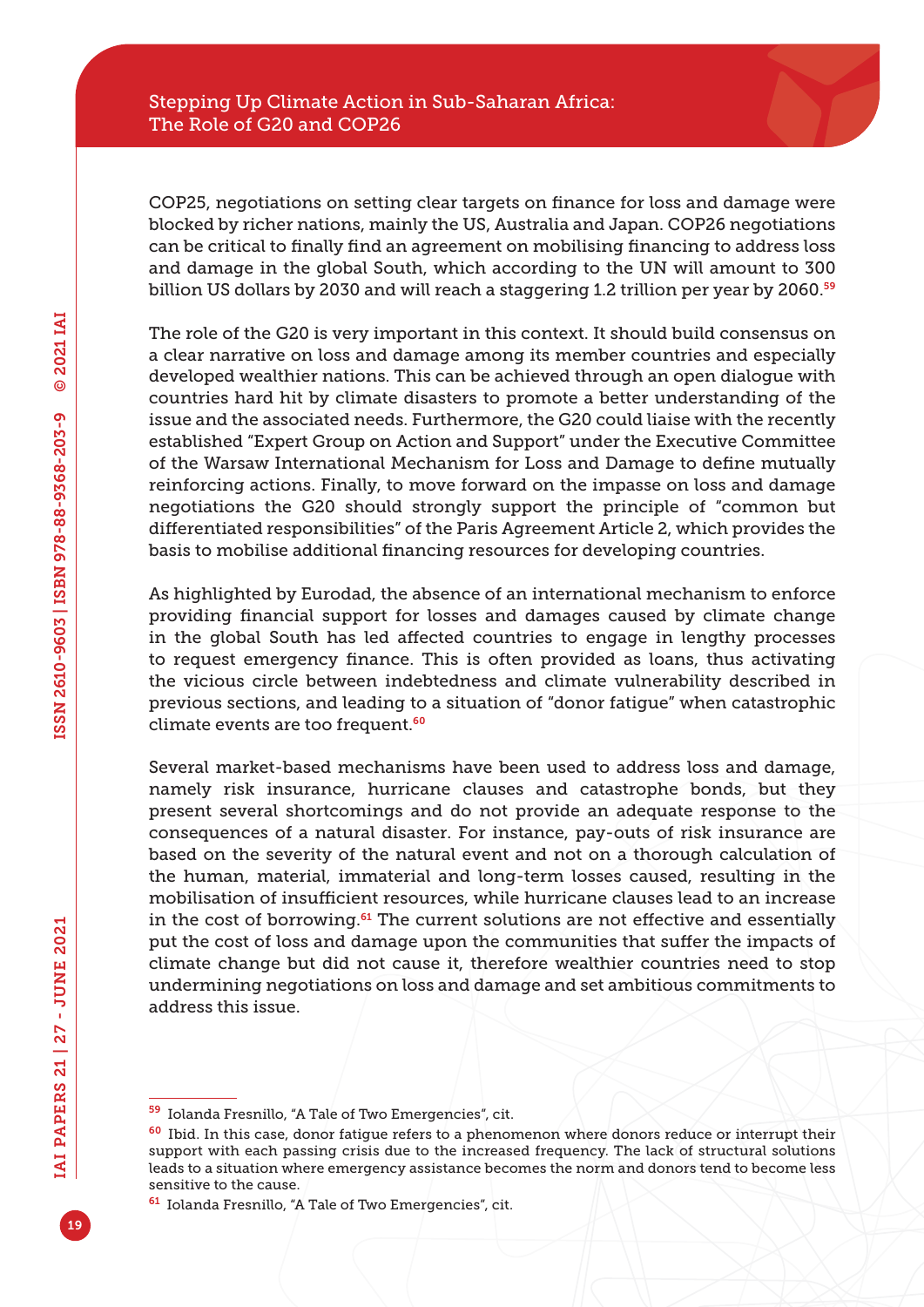# **Conclusions**

There are several shortcomings in the current development and climate financing systems flowing to developing countries, that represent major obstacles for strengthening climate action in Sub-Saharan Africa and beyond. The international community should undertake bold systemic reforms within the international financial architecture that provides financial support to the global South, focusing on increasing debt sustainability and resilience to climate change.

The current system largely overlooks the interlinkages between high debt levels and climate vulnerability in Sub-Saharan Africa and other developing regions. Debt-creating instruments dominate climate finance flows, perpetuating a vicious circle where climate vulnerability and debt distress progressively reinforce each other. The existing post-pandemic recovery instruments, such as the G20 DSSI and new Common Framework, feed into this negative circle and are not sufficient to tackle the interrelated debt, climate and health crises and secure a green recovery in Sub-Saharan Africa.

To address this issue the G20 should advocate for prioritisation of grants over loans and highly concessional finance with high predictability, as well as building consensus for the creation of a new permanent multilateral sovereign debt workout mechanism aiming at timely and sufficient debt relief. Furthermore, the international community should urgently address the lack of focus on adaptation and the existing adaptation financing gap, which represents a major threat to Sub-Saharan African countries. This can be addressed by increasing climate adaptation financing and by undertaking a systemic shift, initiated and supported by G20 countries, to better integrate climate risk in decision-making and to place longterm climate resilience at the core of the international financing system.

The post-pandemic context and the goal to pursue a global green recovery provide an unprecedented opportunity to rediscuss and reshape the international financing system in order to strengthen climate action in Sub-Saharan Africa. The G20 and COP26 are key venues to build consensus on critical priorities and to undertake the necessary reforms. A transparent and inclusive dialogue should be established as early as possible in the G20 negotiations with African countries, in order to identify common shared solutions that adequately address the specific and pressing needs of the region.

Through enhanced African engagement the G20, in addition to increasing its legitimacy on decisions with a direct impact on Africa, can represent an important preparatory venue to secure successful negotiations on the most divisive issues at COP26, namely financing for adaptation and loss and damage. The Italian G20 Presidency and co-chairmanship of COP26 with the UK, in parallel holding the G7 chairmanship, are an important opportunity to ensure continuity and align priorities in the different fora to effectively pursue the objective of stepping up climate action and securing a green recovery in Sub-Saharan Africa.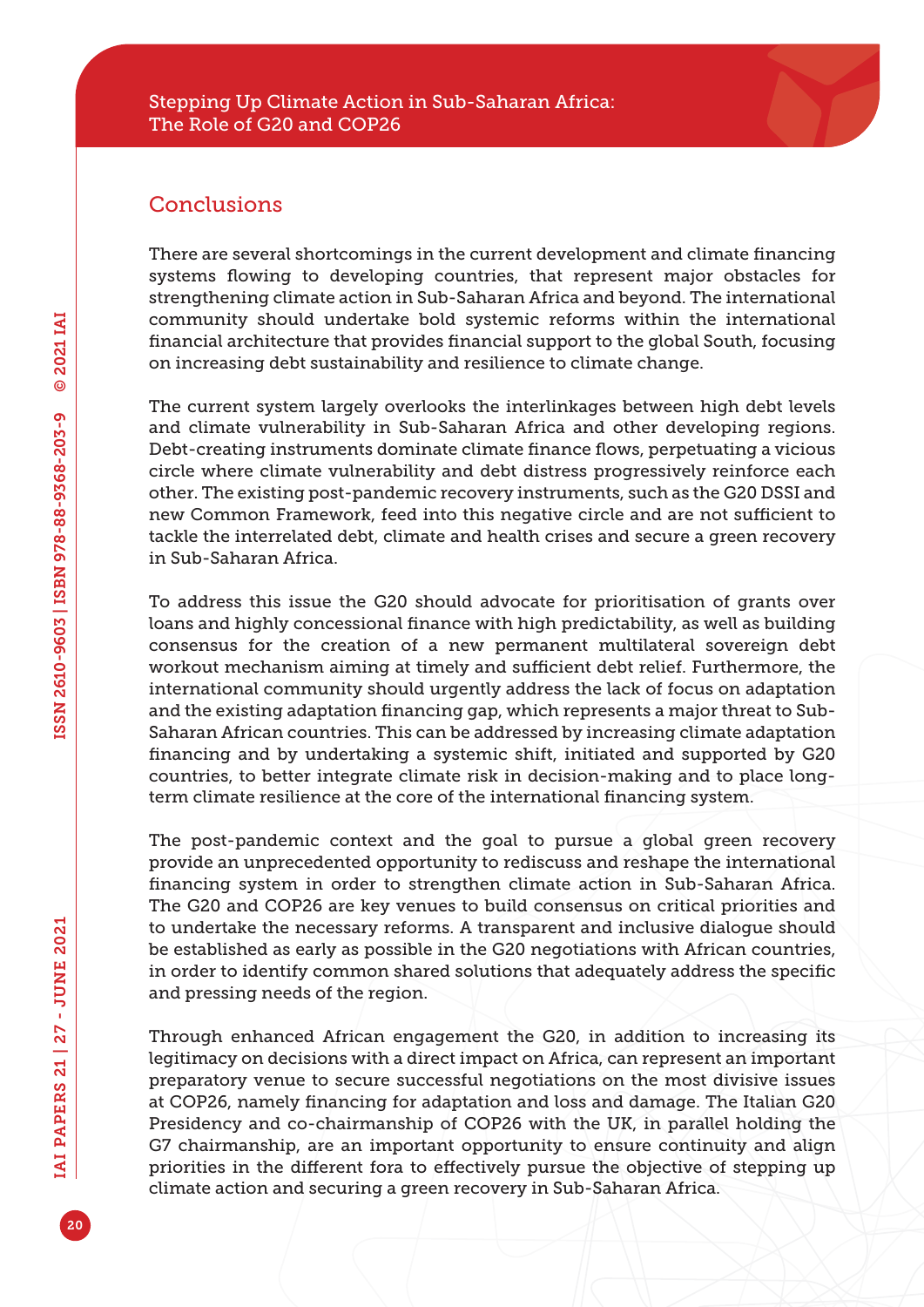## References

Tracy Carty, Jan Kowalzig and Bertram Zagema, *Climate Finance Shadow Report 2020*, Oxford, Oxfam International, October 2020, [http://hdl.handle.](http://hdl.handle.net/10546/621066) [net/10546/621066](http://hdl.handle.net/10546/621066)

Christina Chan and Niranjali Amerasinghe, "Deploying Adaptation Finance for Maximum Impact", in *WRI Commentaries*, September 2018, [https://www.wri.org/](https://www.wri.org/node/100123) [node/100123](https://www.wri.org/node/100123)

Civil 20 (C20), *C20 Finance Working Group's Communiqué on the Second G20 Finance Ministers and Central Bank Governors Meeting*, 27 April 2021, [https://](https://civil-20.org/?p=388) [civil-20.org/?p=388](https://civil-20.org/?p=388)

Climate Adaptation Summit (CAS), *CAS 2021 Outcomes and Results*, [https://www.](https://www.cas2021.com/outcomes) [cas2021.com/outcomes](https://www.cas2021.com/outcomes)

European Commission, *Towards a Comprehensive Strategy with Africa*  (JOIN/2020/4), 9 March 2020, [https://eur-lex.europa.eu/legal-content/EN/](https://eur-lex.europa.eu/legal-content/EN/TXT/?uri=CELEX:52020JC0004) [TXT/?uri=CELEX:52020JC0004](https://eur-lex.europa.eu/legal-content/EN/TXT/?uri=CELEX:52020JC0004)

Iolanda Fresnillo, "The G20 Debt Service Suspension Initiative. Draining Out the Titanic with a Bucket?", in *Eurodad Briefing Papers*, October 2020, [https://www.](https://www.eurodad.org/g20_dssi_shadow_report) [eurodad.org/g20\\_dssi\\_shadow\\_report](https://www.eurodad.org/g20_dssi_shadow_report)

Iolanda Fresnillo, "A Tale of Two Emergencies. The Interplay of Sovereign Debt and Climate Crises in the Global South", in *Eurodad Briefing Papers*, December 2020, [https://www.eurodad.org/a\\_tale\\_of\\_two\\_emergencies\\_the\\_interplay\\_of\\_](https://www.eurodad.org/a_tale_of_two_emergencies_the_interplay_of_sovereign_debt_and_climate_crises_in_the_global_south) [sovereign\\_debt\\_and\\_climate\\_crises\\_in\\_the\\_global\\_south](https://www.eurodad.org/a_tale_of_two_emergencies_the_interplay_of_sovereign_debt_and_climate_crises_in_the_global_south)

G20, *G20 Sustainable Finance Working Group*, 16 April 2021, [https://www.g20.org/](https://www.g20.org/g20-sustainable-finance-working-group.html) [g20-sustainable-finance-working-group.html](https://www.g20.org/g20-sustainable-finance-working-group.html)

Global Commission on Adaptation, *Adapt Now: A Global Call for Leadership on Climate Resilience*, 13 September 2019, <https://gca.org/?p=333>

Green Climate Fund, "Tipping or Turning Point: Scaling Up Climate Finance in the Era of COVID-19", in *Green Climate Fund Working Papers*, No. 3 (October 2020), <https://www.greenclimate.fund/node/11402>

Christine Hackenesch et al., *Green Transitions in Africa–Europe Relations: What Role for the European Green Deal?*, European Think Thank Group (ETTG), April 2021, <https://wp.me/p9qfAP-Xk>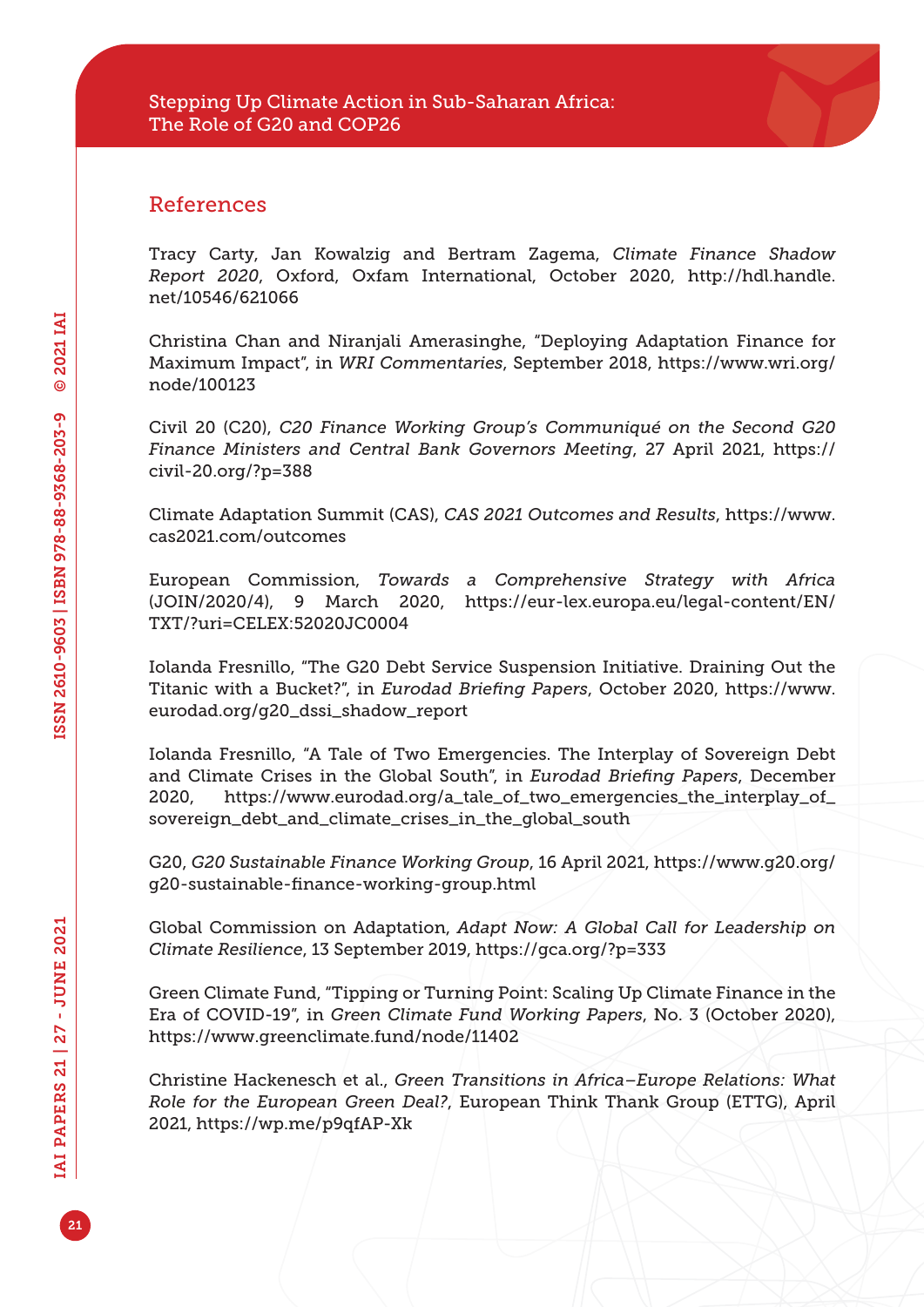Independent Expert Group on Climate Finance, *Delivering on the \$100 Billion Climate Finance Commitment and Transforming Climate Finance*, December 2020, <http://bit.ly/ClimateFinanceReport>

International Monetary Fund (IMF), *Regional Economic Outlook: Sub-Saharan Africa, April 2020. COVID-19: An Unprecedented Threat to Development*, [https://](https://www.imf.org/en/Publications/REO/SSA/Issues/2020/04/01/sreo0420) [www.imf.org/en/Publications/REO/SSA/Issues/2020/04/01/sreo0420](https://www.imf.org/en/Publications/REO/SSA/Issues/2020/04/01/sreo0420)

IMF, *Regional Economic Outlook: Sub-Saharan Africa, October 2020. A Difficult Road to Recovery*, [https://www.imf.org/en/Publications/REO/SSA/Issues/2020/10/22/](https://www.imf.org/en/Publications/REO/SSA/Issues/2020/10/22/regional-economic-outlook-sub-saharan-africa) [regional-economic-outlook-sub-saharan-africa](https://www.imf.org/en/Publications/REO/SSA/Issues/2020/10/22/regional-economic-outlook-sub-saharan-africa)

IRENA, *Scaling Up Renewable Energy Deployment in Africa*, January 2019, [https://](https://www.irena.org/-/media/Files/IRENA/Agency/Regional-Group/Africa/IRENA_Africa_impact_2019.pdf) [www.irena.org/-/media/Files/IRENA/Agency/Regional-Group/Africa/IRENA\\_](https://www.irena.org/-/media/Files/IRENA/Agency/Regional-Group/Africa/IRENA_Africa_impact_2019.pdf) [Africa\\_impact\\_2019.pdf](https://www.irena.org/-/media/Files/IRENA/Agency/Regional-Group/Africa/IRENA_Africa_impact_2019.pdf)

Jubilee Debt Campaign, *Sixty-four Countries Spend More on Debt Payments Than Health*, 12 April 2020, <https://jubileedebt.org.uk/?p=8127>

Daniel Munevar, "The G20 'Common Framework for Debt Treatments beyond the DSSI': Is It Bound to Fail? (II)", in *Eurodad Blog*, 28 October 2020, [https://www.](https://www.eurodad.org/the_g20_common_framework_for_debt_treatments_beyond_the_dssi_is_it_bound_to_fail_2) [eurodad.org/the\\_g20\\_common\\_framework\\_for\\_debt\\_treatments\\_beyond\\_the\\_](https://www.eurodad.org/the_g20_common_framework_for_debt_treatments_beyond_the_dssi_is_it_bound_to_fail_2) [dssi\\_is\\_it\\_bound\\_to\\_fail\\_2](https://www.eurodad.org/the_g20_common_framework_for_debt_treatments_beyond_the_dssi_is_it_bound_to_fail_2)

Brian J. O'Callaghan and Em Murdoc, *Are We Building Back Better? Evidence from 2020 and Pathways for Inclusive Green Recovery Spending*, Geneva, United Nations Environment Programme (UNEP), March 2021, [https://www.unep.org/](https://www.unep.org/node/29020) [node/29020](https://www.unep.org/node/29020)

Organisation for Economic Cooperation and Development (OECD), *Climate Finance Provided and Mobilised by Developed Countries in 2013-18*, Paris, OECD Publishing, November 2020,<https://doi.org/10.1787/f0773d55-en>

OECD, *The OECD Green Recovery Database: Examining the Environmental Implications of COVID-19 Recovery Policies*, 19 April 2021, [https://www.oecd.org/](https://www.oecd.org/coronavirus/policy-responses/the-oecd-green-recovery-database-47ae0f0d) [coronavirus/policy-responses/the-oecd-green-recovery-database-47ae0f0d](https://www.oecd.org/coronavirus/policy-responses/the-oecd-green-recovery-database-47ae0f0d)

Paul Steele and Sejal Patel, "Tackling the Triple Crisis. Using Debt Swaps to Address Debt, Climate and Nature Loss Post-COVID-19", in *IIED Issue Papers*, September 2020,<https://pubs.iied.org/16674iied>

Chloe Teevan et al., *A New Multilateralism for the Post-COVID World: What Role for the EU-Africa Partnership?*, European Think-Tanks Group (ETTG), April 2021, <https://wp.me/p9qfAP-Wn>

UN Development Programme (UNDP), *Raising Adaptation Action Through Aligning NAPs and NDCs in African LDCs*, December 2020, [https://www.adaptation-undp.](https://www.adaptation-undp.org/node/6534)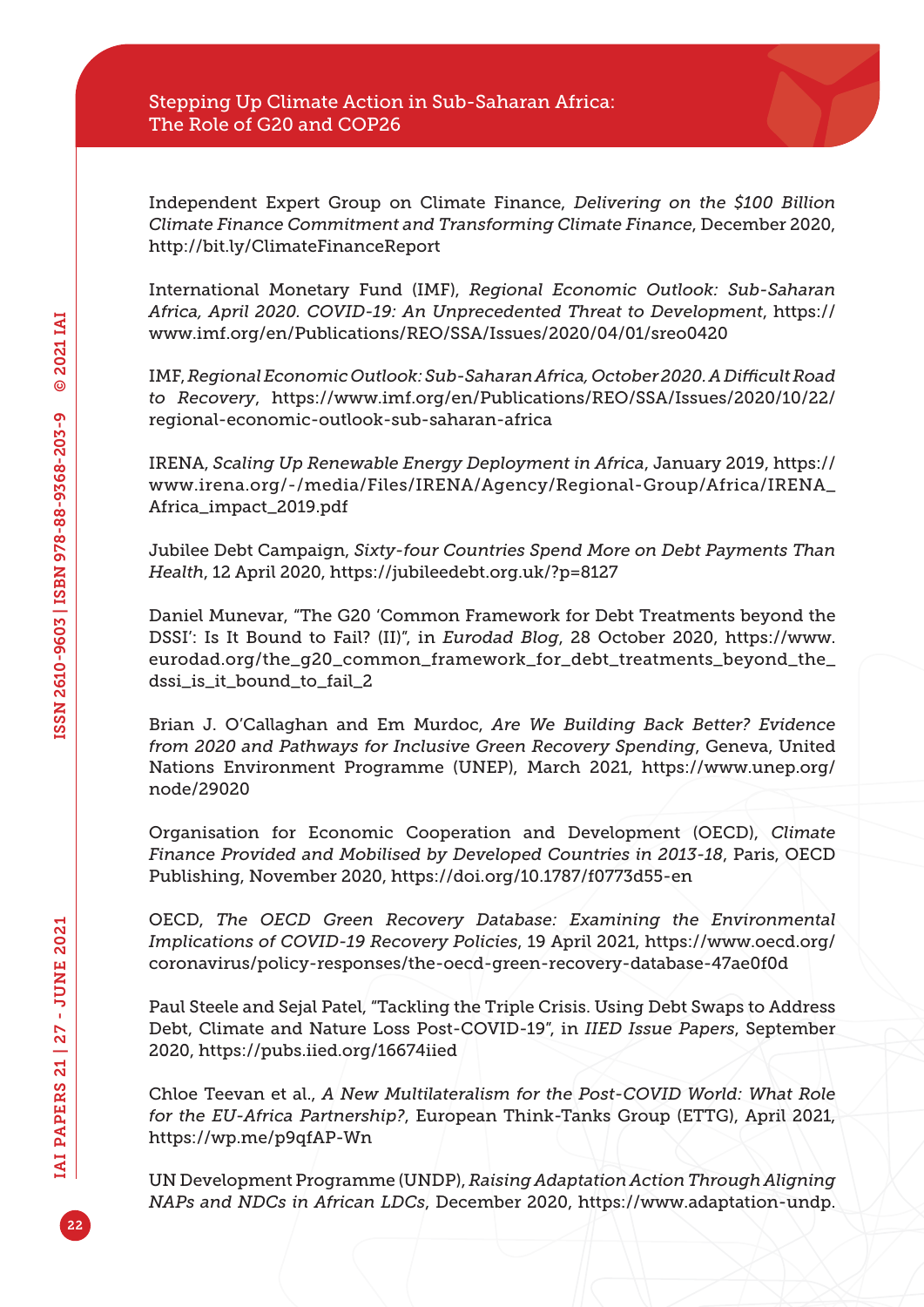[org/node/6534](https://www.adaptation-undp.org/node/6534)

UN Environment Programme (UNEP), *The Adaptation Finance Gap Report*, Nairobi, UNEP, 2016, <https://wedocs.unep.org/handle/20.500.11822/32865>

UNEP, *Adaptation Gap Report 2020*, Nairobi, UNEP, January 2021, [https://www.](https://www.unep.org/node/28727) [unep.org/node/28727](https://www.unep.org/node/28727)

UN Secretary-General, *Note to Correspondents: UN Secretary-General's Letter to G20 Leaders*, 17 November 2020, <https://www.un.org/sg/en/node/253998>

US Department of the Treasury, *How an Allocation of International Monetary Fund Special Drawing Rights Will Support Low-Income Countries, the Global Economy, and the United States*, 1 April 2021, [https://home.treasury.gov/news/press-releases/](https://home.treasury.gov/news/press-releases/jy0095) [jy0095](https://home.treasury.gov/news/press-releases/jy0095)

Patrick Verkooijen and Ban Ki-moon, "Opinion: We Must Close the Funding Gap for Climate Adaptation", in *Thomson Reuters Foundation News*, 11 December 2020, <https://news.trust.org/item/20201211081735-qeikc>

Ulrich Volz et al., *Debt Relief for a Green and Inclusive Recovery. A Proposal*, Berlin/ London/Boston, Heinrich-Böll-Stiftung, SOAS, University of London and Boston University, November 2020,<https://drgr.org/?p=383>

Vikram Widge, "Debt-for-Climate Swaps: Are They Really a Good Idea, and What Are the Challenges?", in *Climate Policy Initiative Blog*, 6 January 2021, [https://](https://www.climatepolicyinitiative.org/?p=34223) [www.climatepolicyinitiative.org/?p=34223](https://www.climatepolicyinitiative.org/?p=34223)